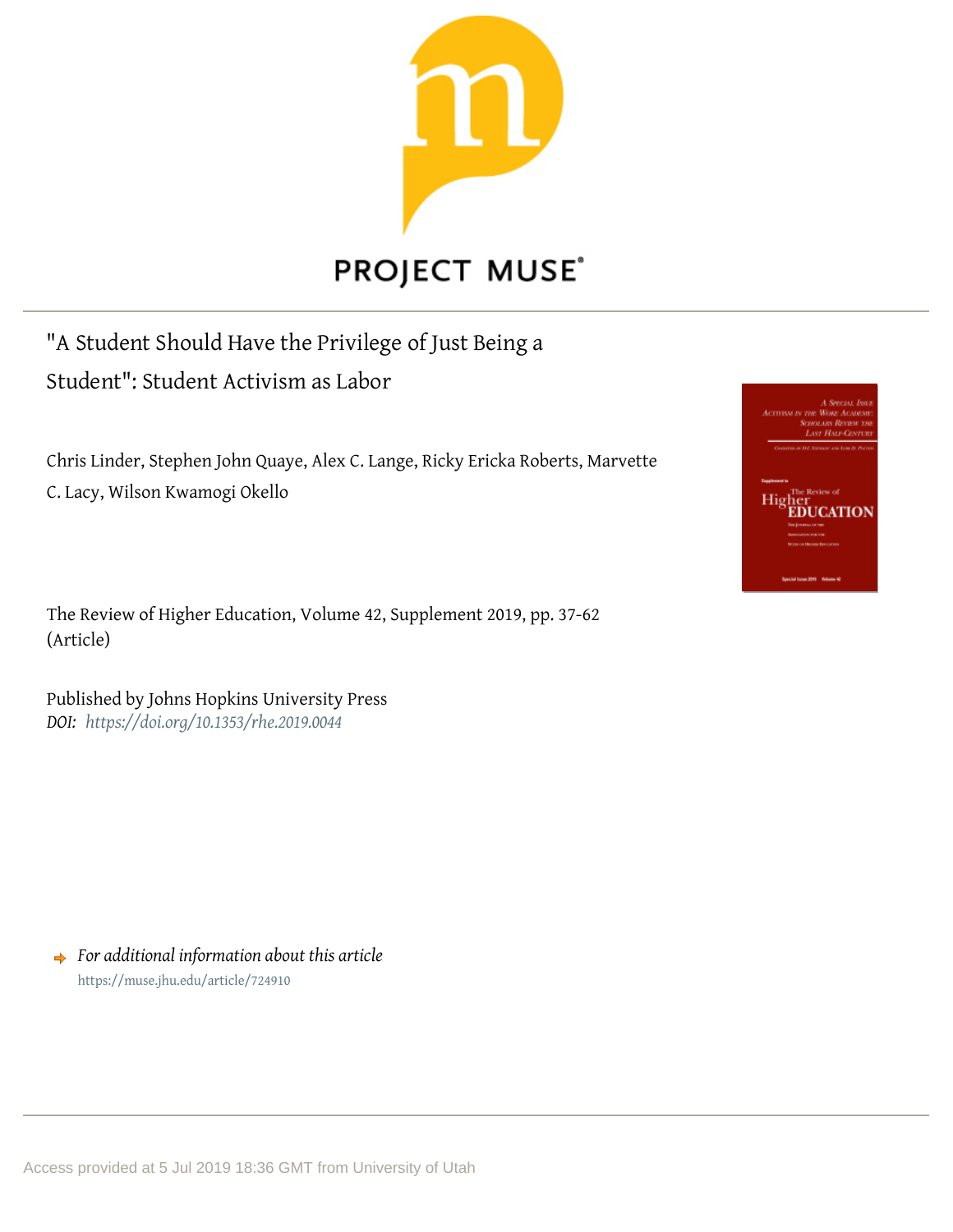*The Review of Higher Education* Special Issue 2019, Volume 42, Supplement, pp. 37–62 Copyright © 2019 Association for the Study of Higher Education All Rights Reserved (ISSN 0162–5748)

# **"A Student Should Have the Privilege of Just Being a Student": Student Activism as Labor**

*Chris Linder, Stephen John Quaye, Alex C. Lange, Ricky Ericka Roberts, Marvette C. Lacy, and Wilson Kwamogi Okello*

Chris Linder (she/her/hers) is an Assistant Professor of Higher Education at the University of Utah, where she studies sexual violence and student activism through a power-conscious, historical lens. Chris identifies as a queer, white cisgender woman from a working-class background and earned a PhD in Higher Education and Student Affairs Leadership from the University of Northern Colorado.

Stephen John Quaye is associate professor in the Student Affairs in Higher Education Program at Miami University and Past President of ACPA: College Student Educators International. His research focuses on strategies for engaging in difficult dialogues; student and scholar activism; and healing from racial battle fatigue. His work is published in different venues, including the *Journal of College Student Development*, the *Journal of Diversity in Higher Education*, and *Teachers College Record*. His Ph.D. is from Penn State University, his master's degree is from Miami University, and he holds a bachelor's degree from James Madison University.

Alex C. Lange is a graduate researcher at the University of Iowa, where they are a doctoral student in the Higher Education and Student Affairs program. Alex's research focuses on examining interpersonal and institutional Whiteness; the labor of student activists, and; the success of trans and queer students. Alex's work has been published in the *Journal of College Student Development* and *Developments.* They hold a master's degree from the University of Georgia and a bachelor's degree from Florida Atlantic University.

Ricky Ericka Roberts works and goes to school at the University of Georgia. She works full-time in the Honors Program as an academic advisor. She is also a part-time doctoral student in the College Student Affairs Administration program. Her research interests include first-generation college students and student activism. She holds a master's degree in social work from the University of Michigan and a bachelor's degree in communication studies from the University of Detroit Mercy.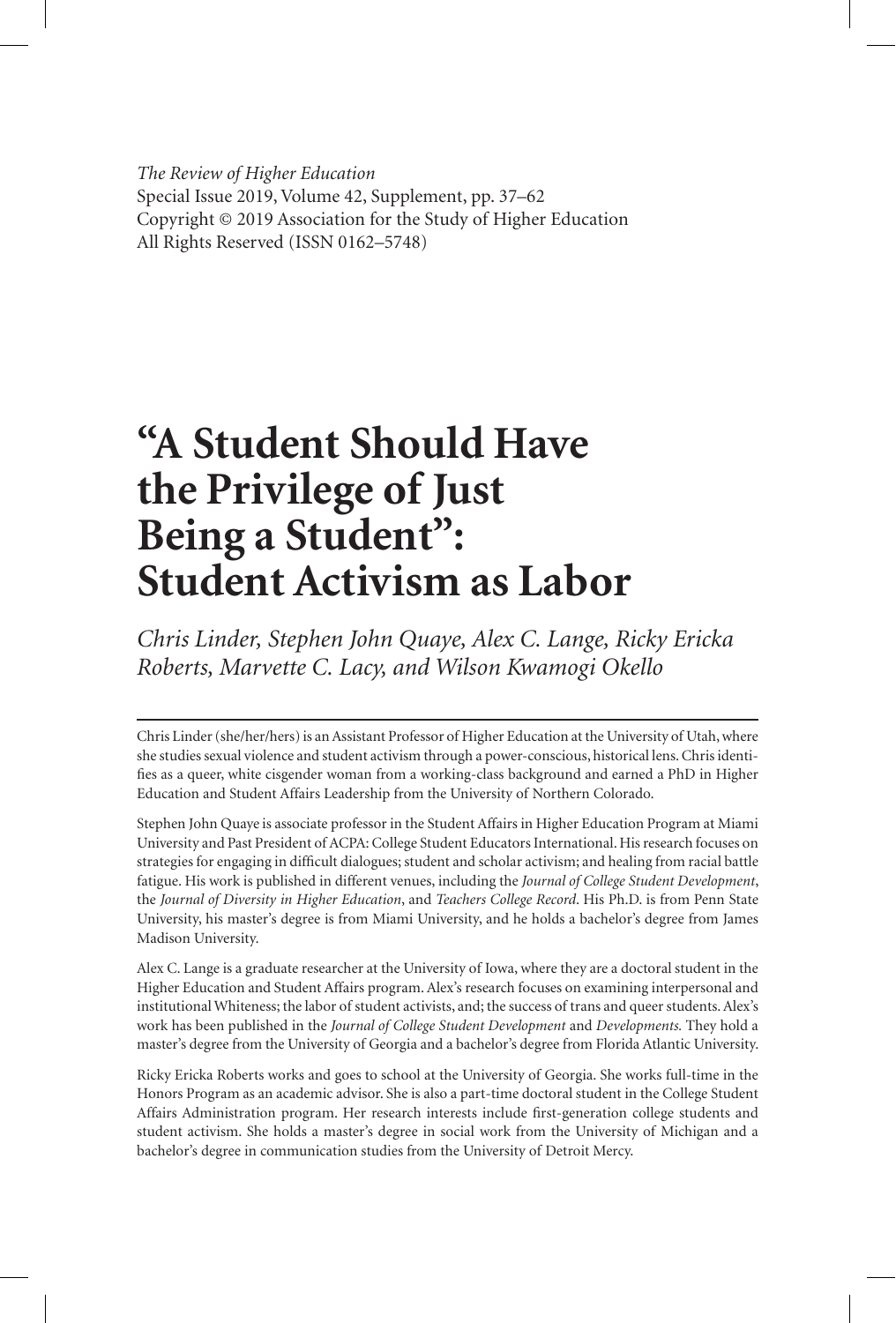**Abstract:** Students with minoritized identities have been engaged in campus activism as a way to hold institutional leaders accountable for addressing oppression. What is particularly unique about these activists is that they often advocate for change as a way to survive in their minoritized bodies. Because these activists are working to address institutional oppression, they are not able to engage in the activities that historically lead to educationally-beneficial college experiences. The purpose of this study was to explore the extra labor in which 25 student activists engaged, including the costs and consequences of their activism.

Postsecondary institutions employ a number of people – including student affairs educators, faculty, and administrators – to create opportunities for learning, growth, and development for students. However, students with minoritized identities do not have the same access to these learning and development opportunities as their dominant group peers because administrators and educators frequently fail to account for the ways minoritized students experience and must respond to oppression on campus. Experiences with oppression, including racism, sexism, homophobia, transphobia, and ableism, often lead minoritized students to engage in resistance and activism, demanding that institutions create more equitable and just opportunities (Bonilla & Rosa, 2015; Hope, Keels, & Durkee, 2016; Rhoads, 1997).

Undergraduate and graduate student activists perform the emotional, physical, mental, and social labor to address oppression on their campuses (Anonymous, 2018; Green, 2016; Renschler, 2008), a job, arguably, student affairs educators should hold. Indeed, national organizations suggest that student affairs educators should encompass the "knowledge, skills, and dispositions needed to create learning environments that foster equitable participation of all groups and [seek] to address issues of oppression, privilege, and power" (ACPA/NASPA, 2015, p. 30). Although learning and growth do occur for some students as a result of engaging in activism, this unpaid labor may also take time and energy away from student activists engaging in creative

Wilson Kwamogi Okello is a visiting assistant professor in the Department of Global and Intercultural Studies at Miami University, where he teaches Black studies. Bridging the scholar-artist divide, his research draws on Black feminist theories to think about the relationship between history, the body, and epistemology; racial violence and stress in educational contexts; and anti-deficit curriculum and pedagogical praxis. His work is published in venues such as the *Journal of College Student Development*, the *Journal of Curriculum and Pedagogy*, and the *International Journal of Qualitative Studies in Education*.

Marvette Lacy (she/her) is currently the University of Wisconsin- Milwaukee's Women's Resource Center Director, where she continues to utilize collaborative partnerships to develop power conscious programs, services, and spaces to create a more socially just world. Marvette has served as a scholar-practitioner in housing, first-year initiatives, and other identity-based work. Marvette earned a M.A. in College Student Personnel Administration at Illinois State University and a Ph.D. in College Student Affairs Administration at the University of Georgia. Marvette's research agenda includes the identity development of Black women, campus-based sexual assault, student activism, and critical qualitative research design.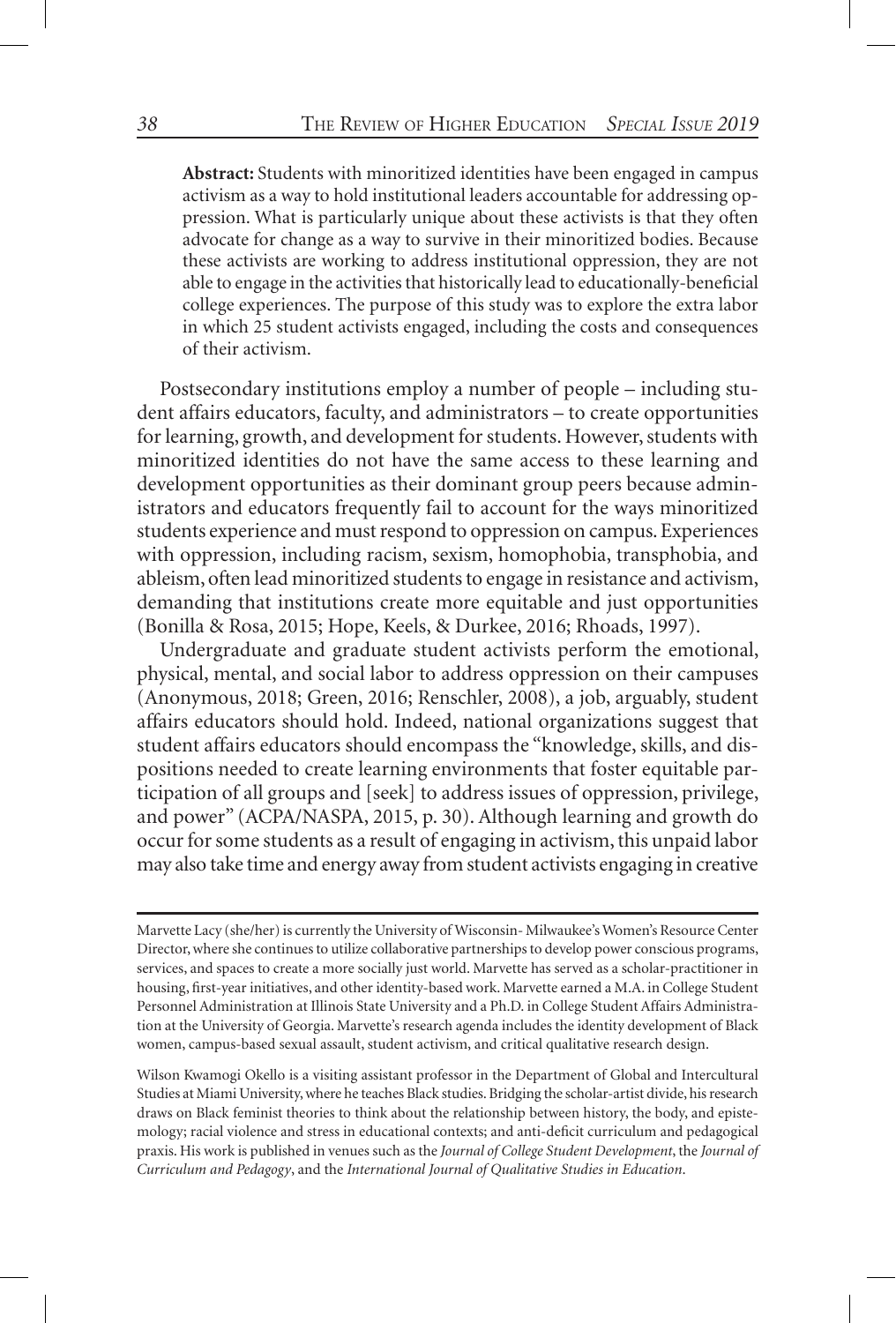and intellectual activities that historically lead to educationally-beneficial college experiences (Kuh & Love, 2000), and contribute to negative physical, emotional, and mental health consequences (Vaccaro & Mena, 2011).

We use the term *labor* to describe the physical, mental, social, and emotional work of student activists as they endeavor to change their campuses. We use the term *minoritized* to refer to students who experience oppression as a result of systems of domination and privilege; in this article, minoritized students include queer and trans students, Students of Color, students with disabilities, and women. Although we use the language *student activists* throughout this article, many participants in this study did not resonate with the term *activist*; yet, they did not have a label they preferred. Consistent with previous scholarship, many Students of Color do not see themselves as activists; rather, they are attempting to survive and thrive in hostile environments that treat their presence as a threat (Linder & Rodriguez, 2012). For example, participants in Muñoz's (2015) study believed their identity as undocumented students necessitated engaging in activism. Many Students of Color consider their work toward creating more equitable campus environments an obligation, rather than a choice (Hotchkins, 2017; Jones & Reddick, 2017). Despite shortcomings of *activist*, we use the term throughout the article because it is most consistently used in the literature about students engaged in interrupting hostile campus environments (e.g., Hoffman & Mitchell, 2016; Muñoz, 2015; Rhoads, 1998). In this article, we use *activism* to describe students' efforts to interrupt power and dominance to create more just campuses. Specifically, activism takes many forms, including students' existence on campus as a form of resistance (Stewart & Williams, in press); engaging in formal leadership structures to change policies and practices on campus; and organizing protests and writing demands for administrators to act (Kezar, 2010).

Although researchers have documented some positive outcomes of student activism, including learning to navigate systems (Kezar & Maxey, 2014; Kezar, 2010) and developing a commitment to civic engagement post-college (Cole & Stewart, 1996), most of this research centers students with dominant identities (e.g., white cisgender men and women from upper-class backgrounds) or ignores identity altogether. Further, this research assumes dominant understandings of "civic engagement," including voting, community service, and writing letters to elected officials, which are counter to the experiences and perspectives of many people with minoritized identities (Metzger, Erete, Barton, Desler, & Lewis, 2015). Some scholars have begun to examine the costs and consequences of student activism, including academic performance and emotional, physical, and mental health (Vaccaro & Mena, 2011). The purpose of this article is to problematize traditional notions of student activism and advance the scholarship about the costs and consequences of student activism, specifically for students with minoritized identities.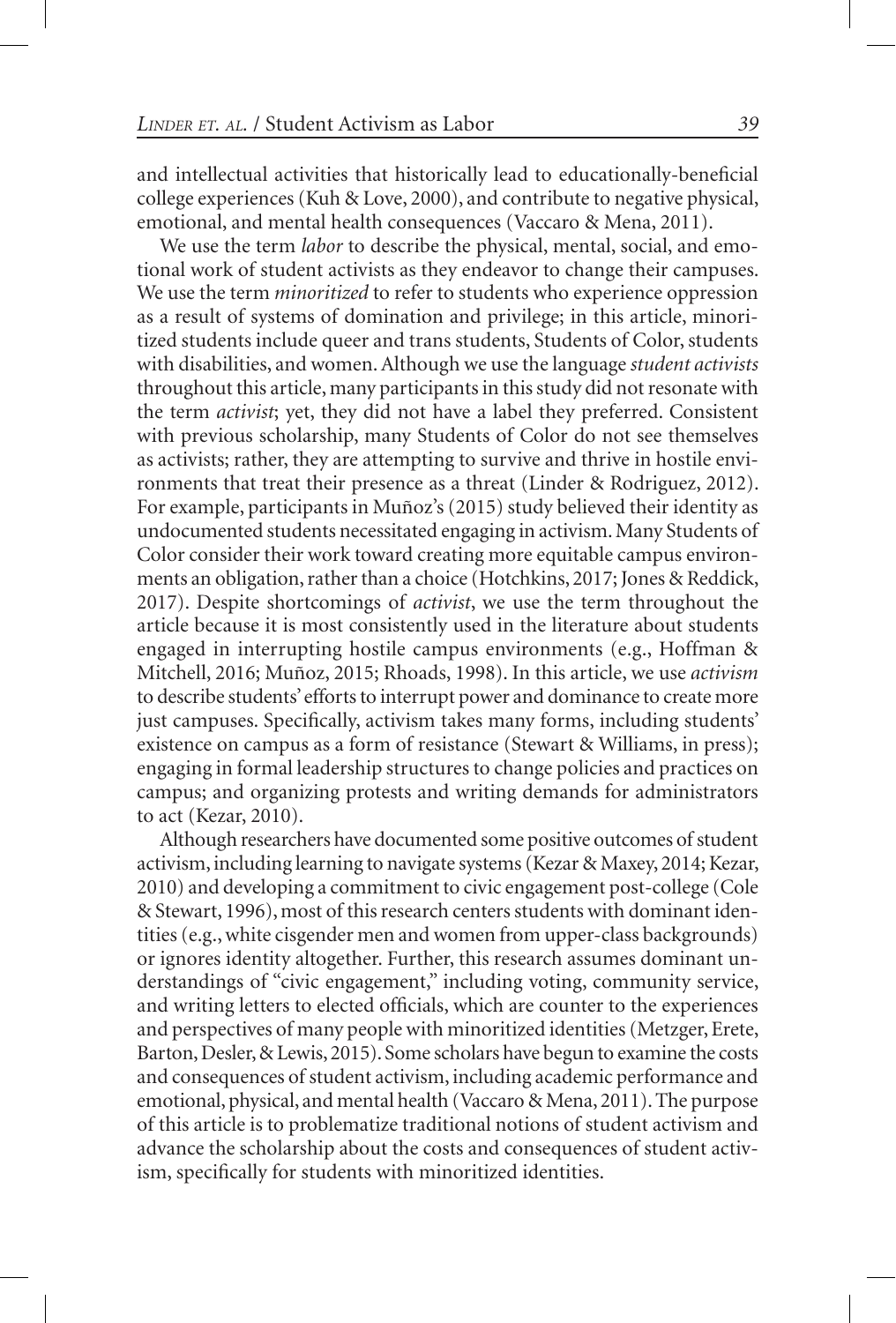# **Guiding Frameworks**

Since 2014, a resurgence in public, visible student activism has transpired on college and university campuses. From #BlackLivesMatter (Lowery, 2017), to Undocuqueer (Campbell, 2016), to sexual violence prevention (Linder, Myers, Riggle, & Lacy, 2016), student activists have worked to hold their institutions accountable for racism, transphobia, Islamophobia, xenophobia, and sexism, to name a few. This resurgence in public activism is reminiscent of the 1970s and 1980s when students organized around racism in campus environments (Rhoads, 1998). In this article, we utilize scholarship related to Racial Battle Fatigue; exhaustion, burnout, and compassion fatigue; and outcomes of student activism to frame our exploration of experiences of student activists with minoritized identities related to emotional, mental, and physical labor.

#### *Racial Battle Fatigue*

Racial Battle Fatigue (RBF) describes the experience of People of Color navigating and surviving historically and predominantly white environments, including the "amount of energy lost dedicated to coping with racial microaggressions and racism" (Smith, Allen, & Danley, 2007, p. 555). RBF contributes to people spending time and energy deciding whether an incident was racist and if they should attempt to address it, often choosing to address it. The trauma associated with navigating racist and hostile environments becomes a permanent part of a person's experience, similar to the PTSD a soldier might experience during and after battle. One cannot forget this trauma, which may contribute to passing on this trauma from generation to generation (Smith et al., 2007).

 The symptoms of RBF include a variety of physical and physiological health issues. For example, some people report tension headaches and backaches, rapid heartbeat and breathing "in anticipation of racial conflict," upset stomach, extreme fatigue, and elevated blood pressure. Physiological effects include anxiety, "sleep broken by haunting, conflict-specific dreams," hypervigilance, and interrupted ability to think coherently (Smith et al., 2007, p. 556). RBF describes the trauma, time, energy, and health consequences of managing a racist environment – something on which white people do not have to spend time and energy, thereby creating inequitable learning and working opportunities for Students of Color as compared to their white peers.

#### *Exhaustion, Burnout, and Compassion Fatigue*

Some researchers have examined the role of exhaustion and burnout in activism, highlighting ways consciousness of oppression required for engaging in activism results in exhaustion, stress, and isolation (Gorski & Chen, 2015; Gorski, 2018; Kovan & Dirkx, 2003; Rodgers, 2010); yet, most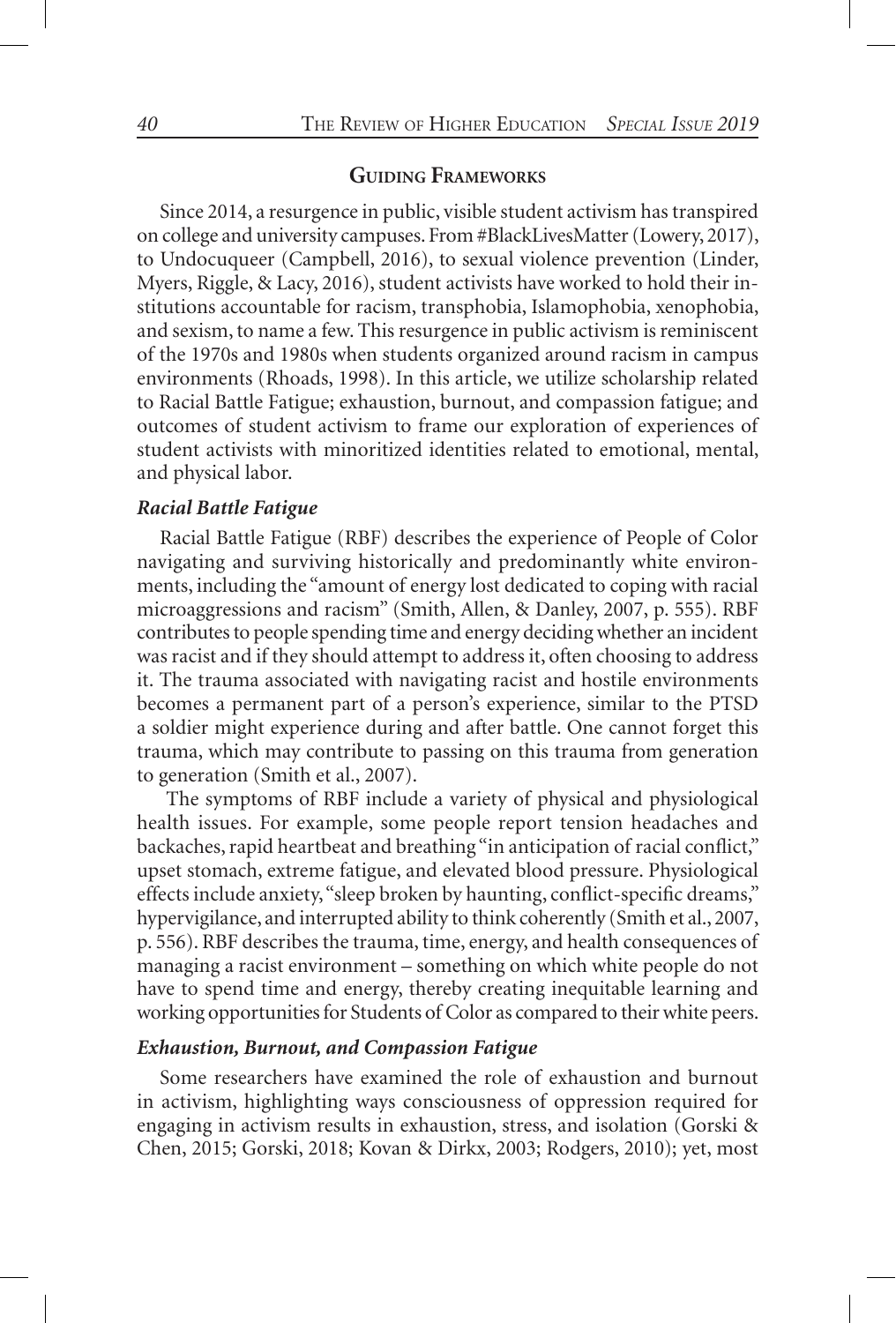of this research does not explicitly examine the role of identity and power in relationship to exhaustion and burnout. Activists with minoritized identities experience even more significant burnout and exhaustion than their dominant group peers as a result of trying to manage their experiences with oppression in the larger society and in the activist groups with which they are affiliated (Gorski & Chen, 2015; Gorski, 2018; Vaccaro & Mena, 2011). Further, these activists may also feel the need to care for their peers engaged in activist work (Gorski & Chen, 2015; Vaccaro & Mena, 2011). The extra, unpaid labor that minoritized activists perform can lead to exhaustion and fatigue. White, heterosexual, and cisgender students can often devote their time, energy, resources, and work toward activities that are often valued and rewarded by the institution while Students of Color, queer, and trans students are penalized for spending time and energy attempting to interrupt racism and transphobia on campus.

Compassion fatigue describes a "level of emotional and psychological distress and deterioration that goes beyond burnout" (Vaccaro & Mena, 2011, p. 358). Compassion fatigue is often associated with people who work in helping professions, including counseling and victim advocacy. Student activists in one study about queer Activists of Color on college campuses described high levels of compassion fatigue associated with their work as student activists, sometimes even leading to suicidal ideation. Specifically, the student activists described compassion fatigue "which emerged as a result of internal and external demands, their giving and empathic nature, multiple identity struggles, inconsistent social support, and lack of adequate coping resources" (Vaccaro & Mena, 2011, p. 359).

#### *Outcomes of Student Activism*

Scholars have begun to examine the outcomes associated with student activism; yet, most of this research centers students with a large number of dominant identities (e.g., white, middle- or upper-class, cisgender) or does not examine identity at all. For example, a study that examined the "effects of campus culture on students' critical thinking" highlighted the ways being engaged on campus, including through campus activism, may contribute to students' increased critical thinking skills (Tsui, 2000, p. 421). However, in describing the settings in which data collection took place, the author "selected case study sites by juxtaposing institutional selectivity," describing the characteristics of the sites in terms of the students they attracted and enrolled but never disclosing the social identities of these students. Further, the author conducted interviews, observed a number of classrooms and campus interactions, yet never described the social identities of the people in the study. Given the description of the institutions as "highly selective" or not, one might assume the demographics of the institutions, but they are never explicitly named (Tsui, 2000, p. 423).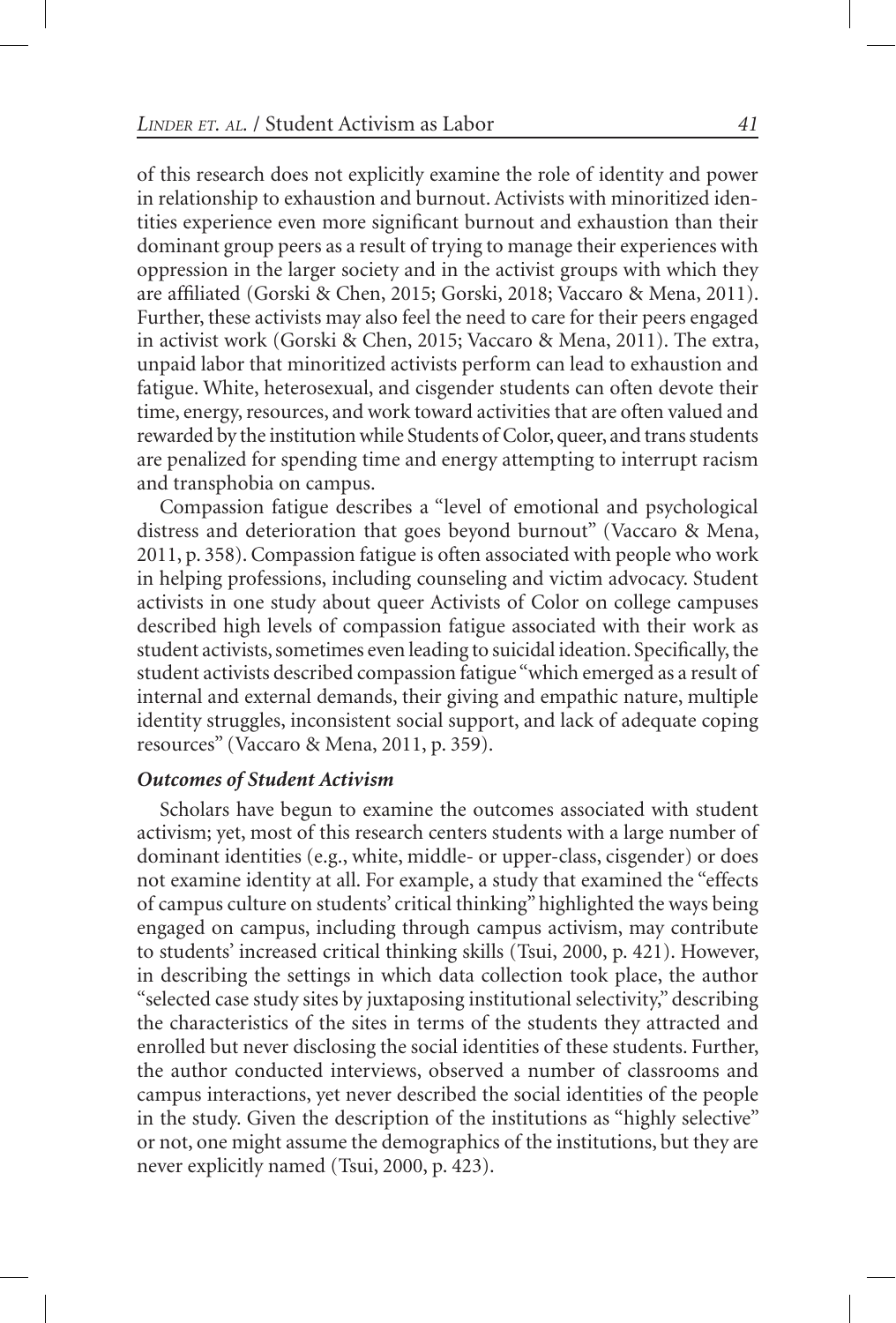Similarly, scholars have amassed a substantial body of research that highlights the ways that campus activism contributes to a post-college commitment to civic and political engagement (Barnhardt, 2014; Barnhardt, Sheets, & Pasquesi, 2015; Kezar & Maxey, 2014); however, little of this research examines race or other social identities as a variable in examining this outcome. Most articles do not mention race at all, and the few that do "control for students' background characteristics" (Barnhardt et al., 2015, p. 632), which does not result in a critical analysis of the differences between Students of Color and white students' experiences. Further, many of the measures of political engagement include items like "contacting a public official" or "worked as a canvasser" (Metzger et al., 2015, p. 59), which do not typically represent the ways Students of Color engage in activism or resistance (Hope et al., 2016), and shift the focus to social issues off-campus, rather than addressing issues of oppression on postsecondary campuses.

Given the ways students with minoritized identities often engage and develop a higher level of critical thinking than their non-minoritized peers in order to survive (Hernández, 2016), one is left to wonder how race and class, among other identities, influence the outcomes of student engagement with activism. Renewed attention to student activism has resulted in more contemporary scholarship examining the role of activism in the lives of students with minoritized identities. For example, using sociopolitical development theory (SPD), which contends "that people take action when they believe that their voice and behavior can have the intended sociopolitical impact for them or their community" (Hope et al., 2016, p. 205), one study indicated that Black and Latino college students engage in high rates of activism related to the Movement for Black Lives and Deferred Action for Childhood Arrivals. The study also indicated that involvement in this activism was also correlated with higher levels of political activism as measured by the Youth Involvement Inventory, an instrument designed to capture activism more closely aligned with racial justice. Our study contributes to more scholarship on student activism explicitly centering students with minoritized identities, including Students of Color, queer and trans students, and women.

# **Methodology and Methods**

This study was grounded in critical narrative inquiry. We situated the study in a critical paradigm, meaning we paid attention to the role of power in the research process (Kincheloe & McLaren, 2000). Adopting this powerconscious critical paradigm meant naming oppression in our data and seeking ways to pay attention to dominance and oppression (Kincheloe & McLaren, 2000). We used narrative inquiry to focus on the stories participants shared about their activism, centering their voices and experiences. Narrative inquiry situates participants' lives at the forefront, as a way to learn from their lived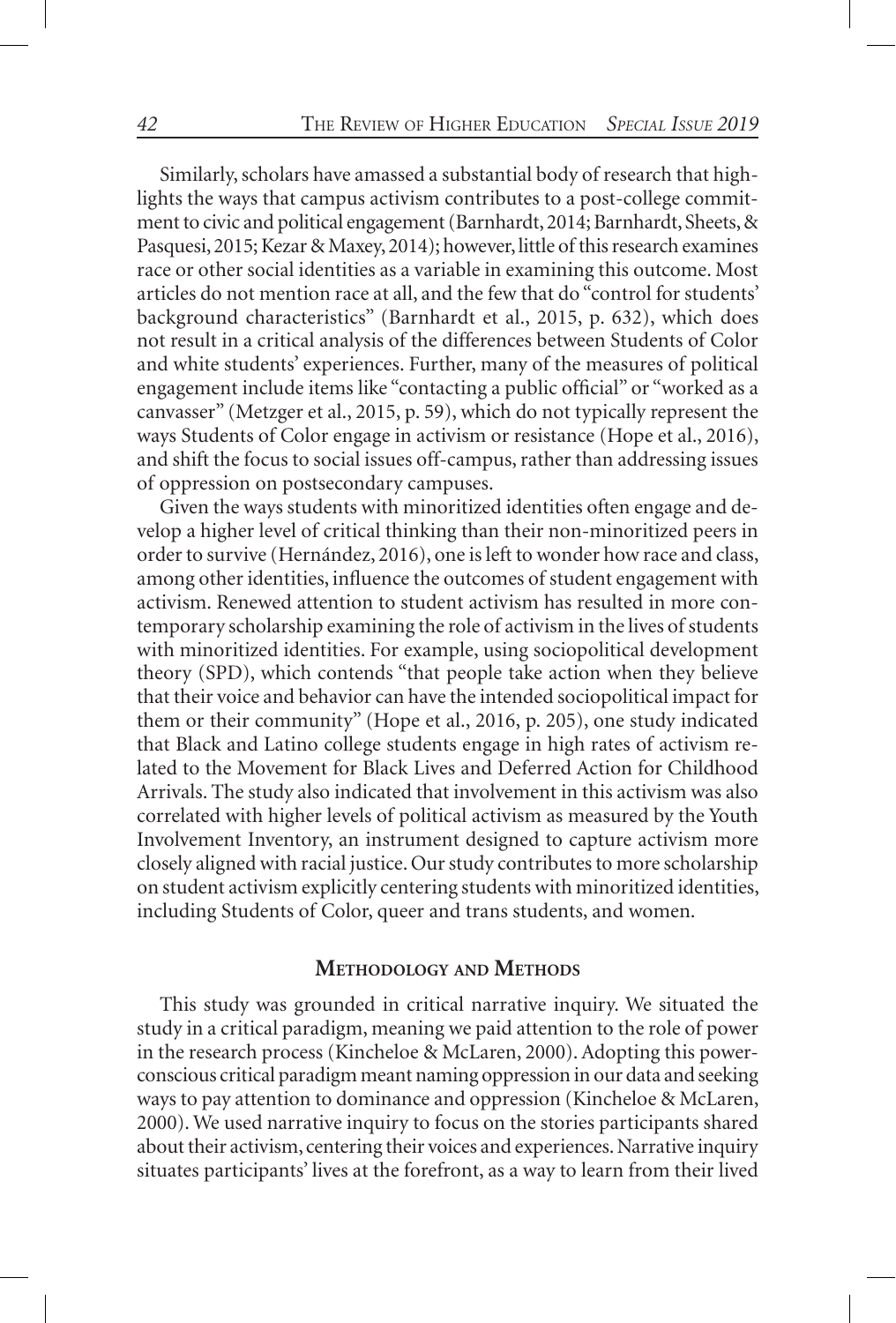experiences (Clandinin & Connelly, 2000). Combining a critical framework with narrative inquiry, we specifically examined how power and privilege influenced participants' experiences (Delgado, 1989).

A research team comprised of two faculty members, a student affairs educator, and six doctoral students undertook this study. Although we are complex human beings with myriad identities, experiences, and perspectives that cannot be captured in one or two sentences, it is important to share our salient social identities and perspectives as part of the research process. Our collective experiences and perspectives, largely informed by our individual social identities, influenced the research process and helped us to make sense of the data. Chris, a former campus-based women's center staff member and current faculty member in a student affairs graduate program, identifies as a queer, white, cisgender, non-disabled woman from a working-class background. Stephen is a faculty member in a student affairs graduate program. He identifies as a Black/Ghanaian, cisgender, nondisabled, heterosexual man from a middle-class background. Alex is a White/ multiracial, queer, non-binary, able-bodied/neuro-typical doctoral student who most recently worked alongside students in an LGBTQ (Lesbian, Gay, Bisexual, Transgender, and Queer) resource center. Ricky, a doctoral student in a student affairs program, identifies as a differently-abled, Black, cisgender, lesbian, first-generation college student from an economically disadvantaged background. Marvette is a women's center director at a public research 1 institution who identifies as a Black, cisgender, queer, able-bodied woman from a working class background. Wilson, a doctoral candidate in a student affairs in higher education program, identifies as a Black, cisgender, nondisabled man from a lower middle class background. TJ Stewart, who is not an author on this paper but was an integral part of the research process, is a doctoral student in student affairs and a former assistant director of a multicultural center and identifies as a black, queer, cisgender man from a low-income/generationally poor background.

To recruit participants, we reached out to colleagues who worked with student activists, as well as posted messages on listservs associated with identity-based education and support (e.g., Women's Centers, LGBTQ Centers, Multicultural/Diversity Centers, Disability Resource Centers). We also posted a flyer on social media and asked viewers to share with interested participants. We looked for participants engaged in identity-based activism or resistance, 18 years of age or older, and current undergraduate or graduate students (or left their institution in December 2015 or later). "Identity-based activism or resistance" are actions that seek to bring about social change tied to identities (e.g., race, class, gender, sexual orientation). Students self-selected as engaging in identity-based activism or resistance, and we did not turn away any interested participant.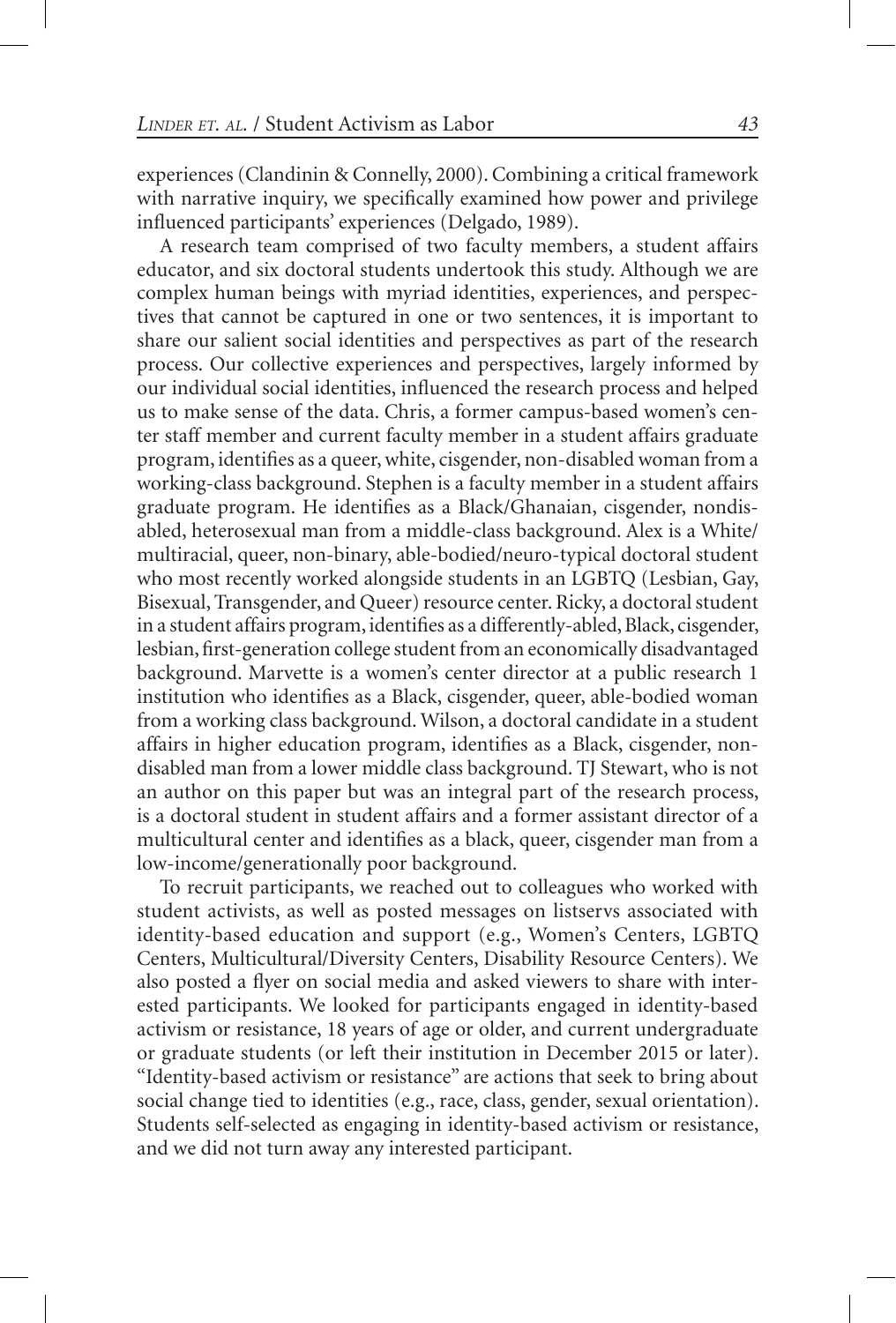#### *Data Collection and Analysis*

The 25 participants represented a variety of institutional characteristics and identities. At the time of our study, 11 were graduate students, 12 were undergraduate students (four sophomores/three juniors/six seniors), and two were alumni who had graduated within a year. The participant pool included students from 14 institutions, 13 in the United States and one in Canada. Of those institutions, eight were large public institutions, four small or mid-sized regional public campuses, and one mid-sized private institution; 12 institutions were considered predominantly and historically white institutions, one an Historically Black College or University and one Hispanic Serving Institution. Six of the institutions were located in the state of Georgia, and participants did not represent any institutions on the West Coast of the U.S. Four participants identify as Asian American, five as Black or African American, three as multiracial, 11 as white, one as Arab, and one as Latina. Seventeen participants are women, three are men, and five are transgender/ genderqueer. Finally, 14 participants identify as straight/heterosexual, four as queer, three as bisexual, two as lesbian, one as pansexual, and one as unknown. Table 1 provides an overview of participant demographics.

Participants engaged in different types of activism, including organizing protests, writing demands for administrators, meeting with administrators of their campuses, engaging in formal leadership roles in their student organizations, and resisting oppression by showing up and being present in their minoritized bodies. Further, activists engaged around many issues, including racism on campus and in the larger community, campus sexual violence response, transphobia on and off-campus, and issues relating to the Israeli-Palestinian conflict.

We conducted 30–75-minute individual interviews (via Skype, Google Hangout, phone, or face-to-face) between October 2016 and April 2017 with 25 students who participated in identity-based activism or resistance. Questions included the kinds of issues they were working to address, how they described their relationships with administrators, how their social identities influenced their activism, what they learned from engaging in activism, and what impeded their activism.

We analyzed data via a three-cycle coding process (Saldaña, 2009). First, research team members each coded two transcripts, specifically paying attention to power in the data. After this first-round coding, research team members discussed the initial codes and developed a master code list. We then conducted line-by-line coding using this master code list. Two research team members coded each transcript. We then met and compared notes and discussed any discrepancies in how we coded. In addition, we discussed and modified some codes to better reflect participants' experiences. From this coding, we then grouped the codes into larger themes and discussed our interpretations of them.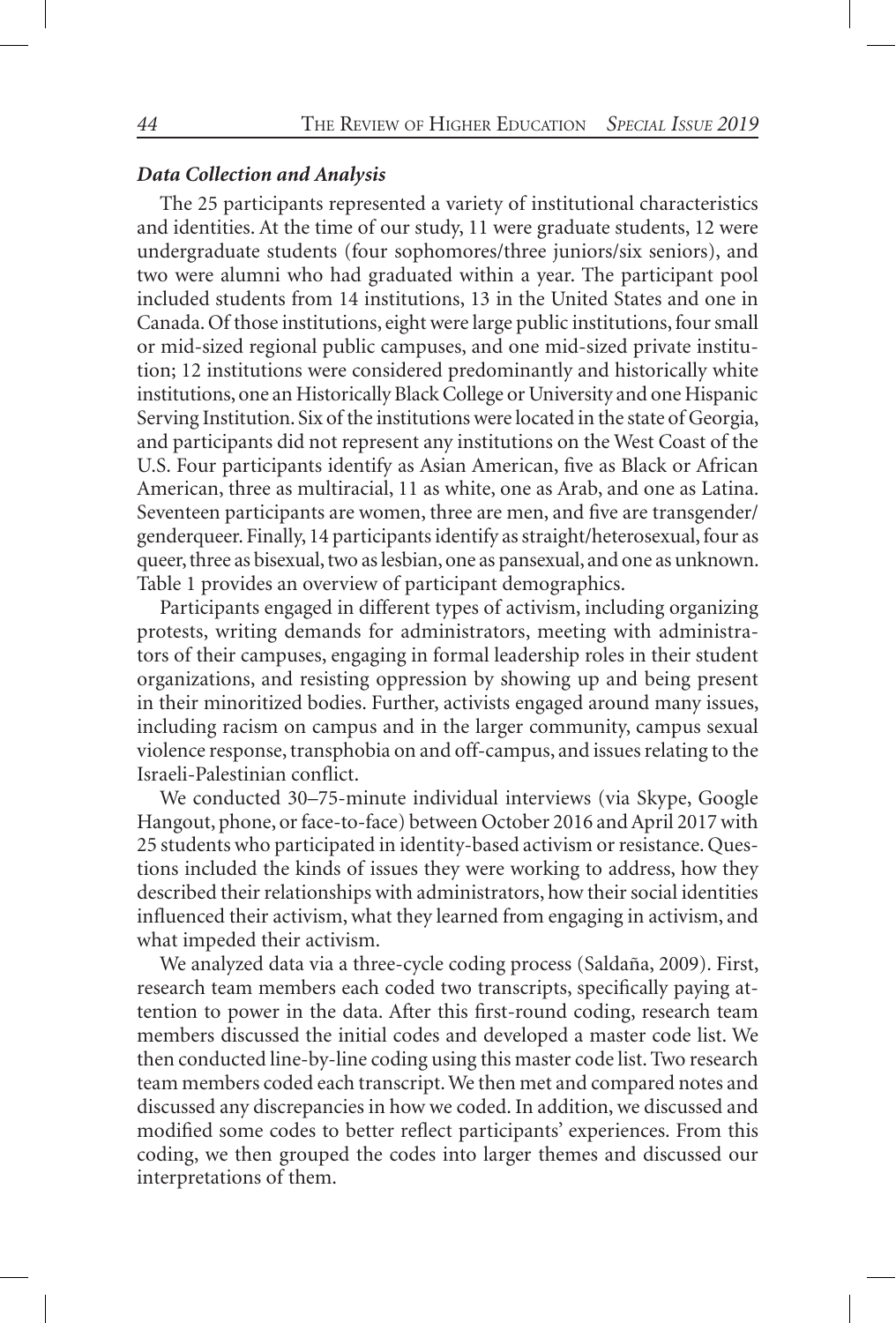|            |                |                 |                                |                    | TABLE 1.                 |                                |                        |                          |                                     |
|------------|----------------|-----------------|--------------------------------|--------------------|--------------------------|--------------------------------|------------------------|--------------------------|-------------------------------------|
|            |                |                 |                                |                    | PARTICIPANT DEMOGRAPHICS |                                |                        |                          |                                     |
| Name       | Pronouns       | School<br>Level | Race                           | Gender             | Orientation<br>Sexual    | Ability<br><b>Status</b>       | <b>SES</b>             | Nationality              | Additional<br>Identities<br>Salient |
| Alyssa     | She/her        | Grad            | Asian American                 | Woman              | Heterosexual             | Able-bodied                    | Middle<br>-class       | American<br>Citizen      | Cambodian<br>American               |
| Amber      | She/her        | Grad            | African American<br>Black/     | Woman              | Straight                 | Able-bodied                    | Student                | American<br>Black        |                                     |
| Athena     | She/her        | Grad            | Filipino                       | Woman              | Straight                 | Lightly limited<br>in mobility | Middle-class           | Filipino                 | Immigrant                           |
| Averi      | She/her        | Grad            | White                          | Agender            | Queer and a<br>Asexual   | Non-able-<br>bodied            | and Jewish<br>Student  | American                 | Secular                             |
| Barbara    | She/her        | Grad            | American<br>African            | Woman              | Heterosexual             | Able-bodied                    | Middle-class           | American                 |                                     |
| Beth       | She/her        | Undergrad       | White                          | Woman              | Heteronormative          | Disabled                       | middle-dass<br>Lower-  | Canadian                 |                                     |
| <b>BLB</b> | <b>She/her</b> | Grad            | White Hispanic<br>Bi-cultural: | Cisgender<br>woman | Heterosexual             | Able-bodied                    | Student                | U.S. citizen.            | minority<br>Hidden<br>ethnic        |
| Cora       | She/her        | Grad            | White                          | Woman              | Queer                    | Disabled                       | - middle<br>Lower      | American                 |                                     |
| Danielle   | She/her        | Undergrad       | <b>Black</b>                   | Cisgender<br>woman | Straight                 | Able                           | Middle class           | American                 | Christian                           |
| Eric       | He/him         | Undergrad       | White                          | Man                | Straight                 | Able-bodied                    | Middle-class           | American                 |                                     |
| Ghassan    | He/him         | Undergrad       | Arab                           | Man                | Heterosexual             | Not disabled                   | middle-class<br>Low    | Palestinian<br>-American | Muslim                              |
| Jamie      | She/her        | Undergrad       | White                          | Woman              | Bisexual                 | Able                           | middle class<br>Upper- | American                 | Jewish                              |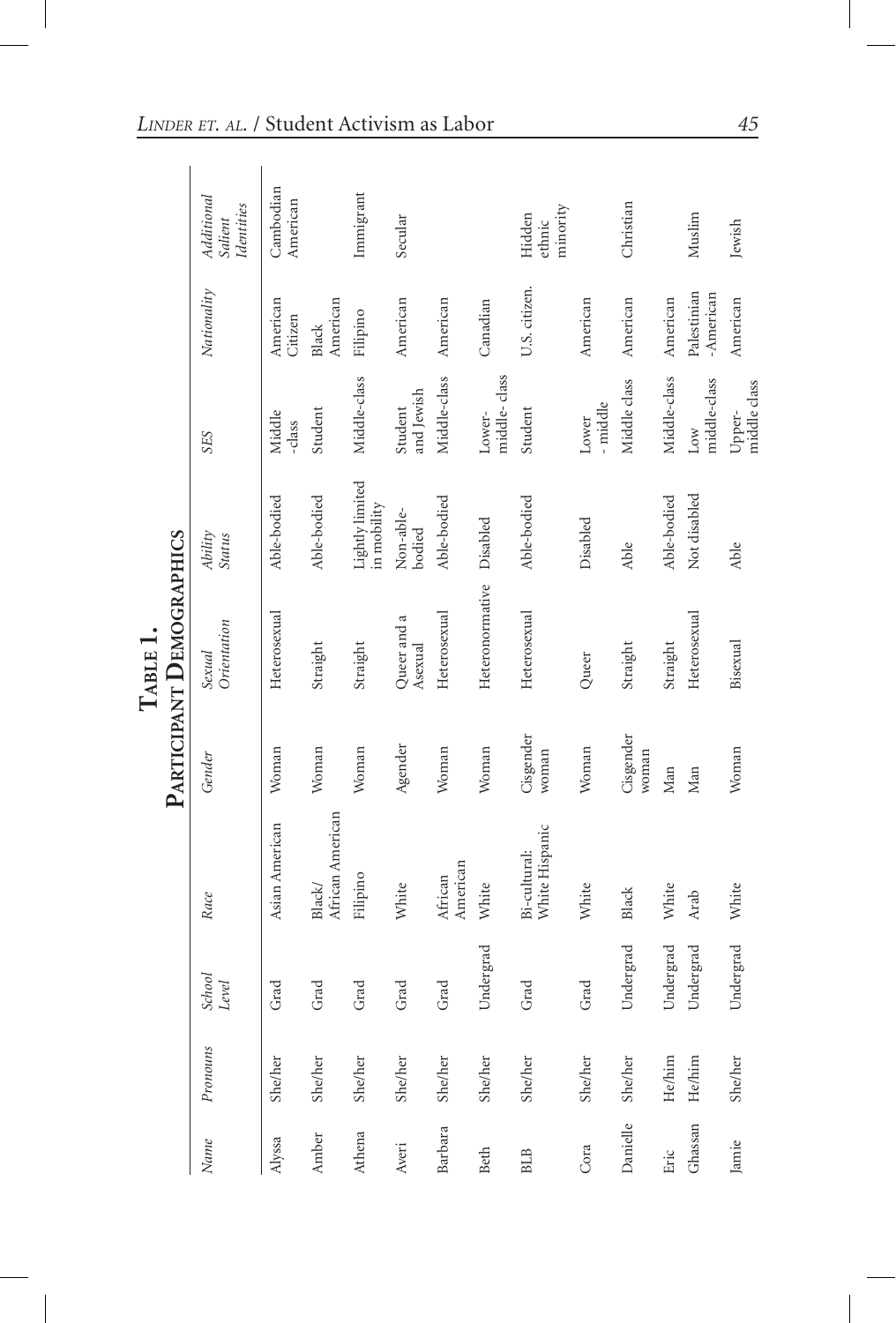| Table 1, cont.   |                       |                 |                                                                                                                                                                                                                                                                                                                                                                                                                                                    |              |                                                        |                                     |                         |                  |                                               |
|------------------|-----------------------|-----------------|----------------------------------------------------------------------------------------------------------------------------------------------------------------------------------------------------------------------------------------------------------------------------------------------------------------------------------------------------------------------------------------------------------------------------------------------------|--------------|--------------------------------------------------------|-------------------------------------|-------------------------|------------------|-----------------------------------------------|
| Name             | Pronouns              | School<br>Level | Race                                                                                                                                                                                                                                                                                                                                                                                                                                               | Gender       | Orientation<br>Sexual                                  | Ability<br><b>Status</b>            | <b>SES</b>              | Nationality      | Additional<br>Identities<br>Salient           |
| Janet            | She/her               | Jndergrad       | White                                                                                                                                                                                                                                                                                                                                                                                                                                              | Woman        | Lesbian                                                | disability<br>Invisible<br>physical | Middle-class            | American         | First woman in<br>attend college<br>family to |
| Jason            | He/him                | Grad            | Black                                                                                                                                                                                                                                                                                                                                                                                                                                              | Man          | Straight                                               | Able                                | Lower-class             | American         |                                               |
| Lauren           | <b>She/her</b>        | <b>Mumni</b>    | <b>Bi-Racial Asian</b>                                                                                                                                                                                                                                                                                                                                                                                                                             | Woman        | Queer or Bi                                            | Temporarily<br>able-bodied          | Middle-class            | American         |                                               |
| Lee              | They/them             | Grad            | White                                                                                                                                                                                                                                                                                                                                                                                                                                              | Transgender  | Pansexual                                              | Disabled                            | Grad school             | US Citizen       |                                               |
| Lucia            | They/them             | <b>Grad</b>     | White                                                                                                                                                                                                                                                                                                                                                                                                                                              | Gender Queer | probably straight.<br>I would go with<br>I'm not sure. | Non-disabled                        | Middle Class            | American         | Polyamorous-<br>Veteran                       |
|                  | Madeline Not provided | Undergrad       | Black                                                                                                                                                                                                                                                                                                                                                                                                                                              | Woman        | Straight                                               | Able-bodied                         | middle class<br>Lower-  | American         | Christian                                     |
| Marie            | Not provided          | Jndergrad       | White                                                                                                                                                                                                                                                                                                                                                                                                                                              | Woman        | Lesbian                                                | Able-bodied                         | Student                 | American         |                                               |
| McKenzie She/her |                       | Undergrad       | & Native American<br>African American                                                                                                                                                                                                                                                                                                                                                                                                              | Woman        | Straight                                               | None                                | not to answer<br>Prefer | African American |                                               |
| Pete             | They/them             | Grad            | South Asian                                                                                                                                                                                                                                                                                                                                                                                                                                        | Gender Queer | Bisexual                                               | Temporarily<br>able-bodied          | Upper class             | Canadian         |                                               |
| Rachel           | She/her               | <b>Munni</b>    | White                                                                                                                                                                                                                                                                                                                                                                                                                                              | Woman        | Straight                                               | Able-bodied                         | Low-income              | U.S. citizen     |                                               |
| Scarlet          | She/her               | Jndergrad       | White                                                                                                                                                                                                                                                                                                                                                                                                                                              | Woman        | Bi-Sexual                                              | Diagnosed<br>depression             | Middle-class            | U.S.             |                                               |
| Teresa           | She/her               | Jndergrad       | Latina                                                                                                                                                                                                                                                                                                                                                                                                                                             | Woman        | Heterosexual                                           | Able-bodied                         | Low-income              | American         |                                               |
| Ä                | They/them             | Undergrad       | Asian                                                                                                                                                                                                                                                                                                                                                                                                                                              | Gender Queer | Queer                                                  | Unknown                             | Middle-class            | Immigrant        |                                               |
|                  |                       |                 | ample, some students identified as "female" for their gender, and we changed it to "woman." Similarly, participants had a complex understanding of class; in cases where<br>Note. The demographic information in this Table represents how participants self-identified, although we modified some language for clarity and consistency. For ex-<br>students talked about "being poor because I am a student," we changed the status to "student." |              |                                                        |                                     |                         |                  |                                               |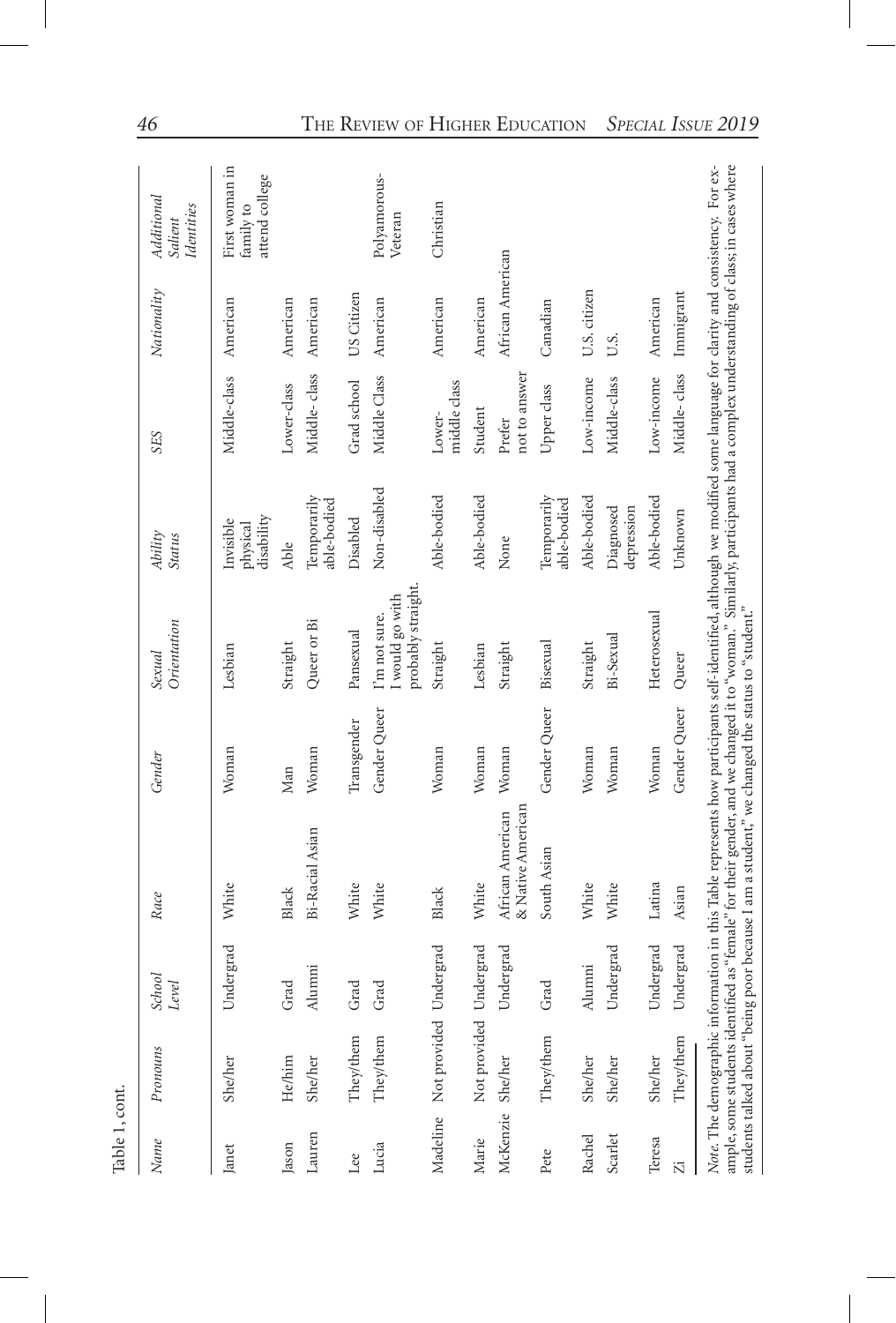#### **Findings**

Participants engaged in activism as a way to survive in their minoritized bodies on college and university campuses designed to advance traditional forms of learning and formal education. Because institutional leaders rarely account for the experience of minoritized people and expect all students to assimilate to dominant, Westernized ways of knowing (Patton, 2016), students with minoritized identities frequently struggle to see themselves represented in the curriculum, traditions, and practices of higher education institutions. This lack of congruence leads some students to engage in activism and resistance to challenge institutions to change their practices to be more equitable, recognizing multiple ways of knowing, being, and learning.

Many minoritized students engage in resistance and activism out of a sense of responsibility or survival, rather than choice, as described by Teresa, a participant in our study. "A student should have the privilege of just being a student, and it's just really weird how that is a privilege, just being a student, but it obviously is because there are people who cannot only be students." She described the ways in which minoritized students frequently had little choice but to engage in activism on their campuses. The responsibility some students felt to engage in resistance and activism resulted in them forgoing the luxury of merely being a student and being able to invest most of their energy in academic, creative, and co-curricular activities that earn them cultural capital in college and beyond. Even though students experienced learning and growth as a result of their activism, their engagement in activism did not always translate to potential employers' or graduate school admissions committees' measures of growth and learning.

In this section, we illustrate student activists' labor and the emotional, personal, and mental costs associated with their activism. We begin by highlighting the ways activists navigated institutional oppression and their interactions with administrators and educators. Then, we discuss tangible consequences student activists experienced as a result of pushing their institutions to do better. Although we do not know the exact titles of the positions to which participants were referring when describing their relationships with administrators, in our interview protocol, we defined administrators as "Deans or higher."

#### *Institutional Oppression and Relationships with Administrators*

Most higher education institutions in the U.S. espouse a commitment to equity, diversity, or inclusion and/or a commitment to developing engaged citizens (Morphew & Hartley, 2006). Unfortunately, many student activists in this study experienced their institutions differently than the values institutional leaders espouse related to equity and diversity. Given that institutions of higher education were designed to serve wealthy, white, cisgender,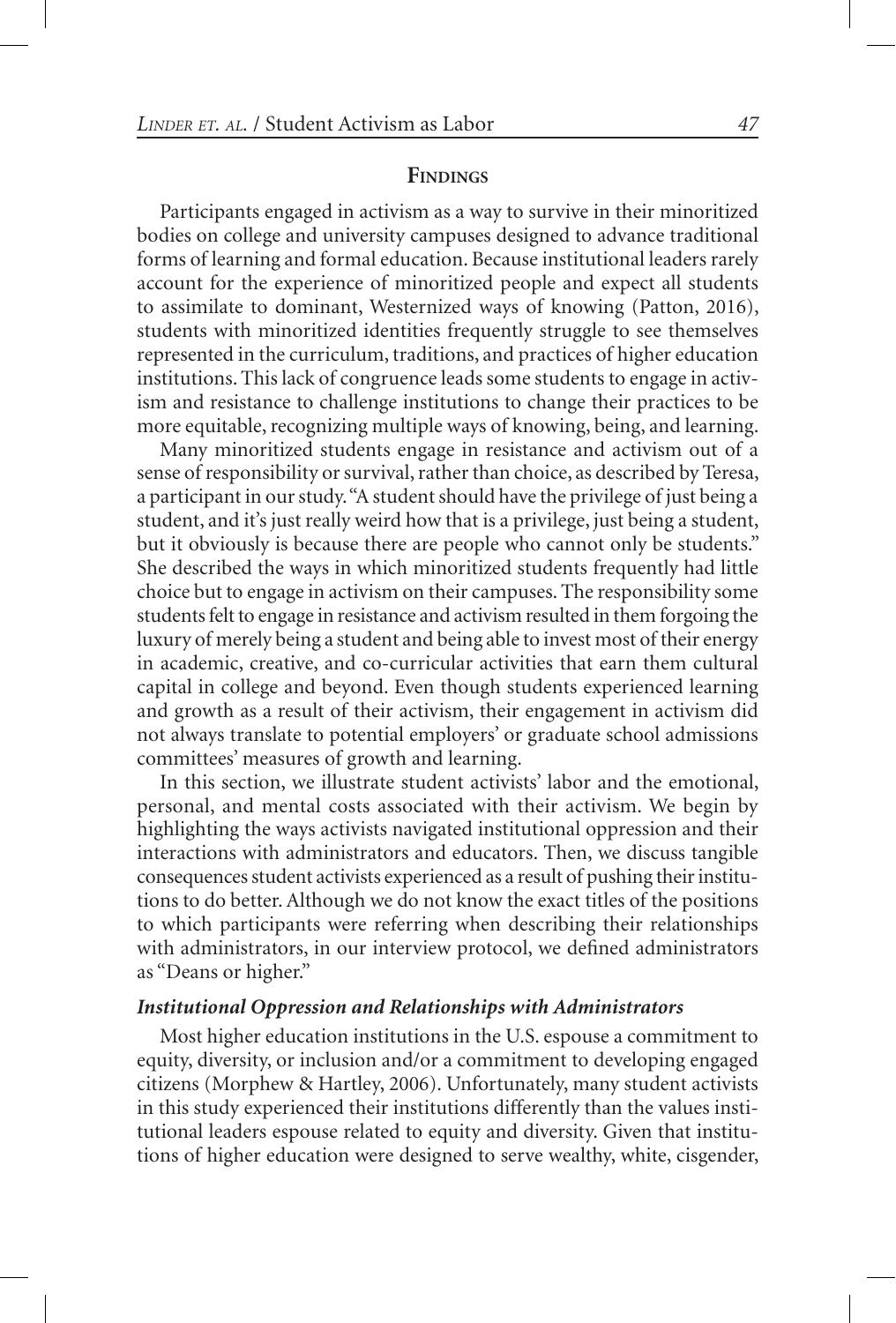heterosexual, Christian men (Patton, 2016), it is not surprising that students with minoritized identities experience their campuses as not equitable and inclusive. Most diversity activities on college and university campuses focus on teaching dominant group members – namely white men – about how to work with diverse "others," rather than disrupting systems of domination and oppression that limit full participation of minoritized people (Patton, 2016). Students described experiences with administrators protecting dominance, backlash from administrators and educators, and ways that institutions benefit from the free labor of student activists.

**Administrators protecting dominance**. Participants shared examples of administrators protecting dominant ways of knowing and being, rather than considering shifts in structures that would alleviate pressure on minoritized students to assimilate to dominant culture. Participants described tense relationships with institutional leaders as a result of administrators' desire to protect the institution over student activists. Although many administrators would likely counter that protecting the institution served students in the long run, most students did not experience administrators' behaviors in this way. Several activists described feeling like administrators cared more about protecting the institution than they did supporting activists. Activists saw administrators protecting dominance in three primary ways: (1) financially, (2) through freedom of speech claims, and (3) by aligning themselves with the institution over students. Athena shared an example of protecting dominance financially,

There's this fear amongst the administration that we may be the next University of Tennessee where we will lose our funding for our diversity center. It's a lot of "tread lightly" kind of talk that we get. "Be careful, don't be too political, don't be too radical . . . don't be too demanding." You can see in the statements that they issue how money talks.

On postsecondary campuses where the threat of losing funding is pervasive given the influence of neoliberal logics within higher education (Giroux, 2002; Lawless & Chen, 2017), administrators have sometimes decided to value financial security over student lives. A fear of losing funding prompted administrators to tell students to be cautious in their activism, which only exacerbated activists' frustration with administrators. "They have their role at the university, and their role is not to follow any interest of their student activists," Lee said, "Their role is to work in the interest of the department, the university, the program, whatever it is." Working in the interest of the institution meant that student activists felt unsupported by administrators, which impacted their emotional and mental energy.

Protecting freedom of speech was another tactic administrators used to explain why they could not support activists publicly or in the ways activists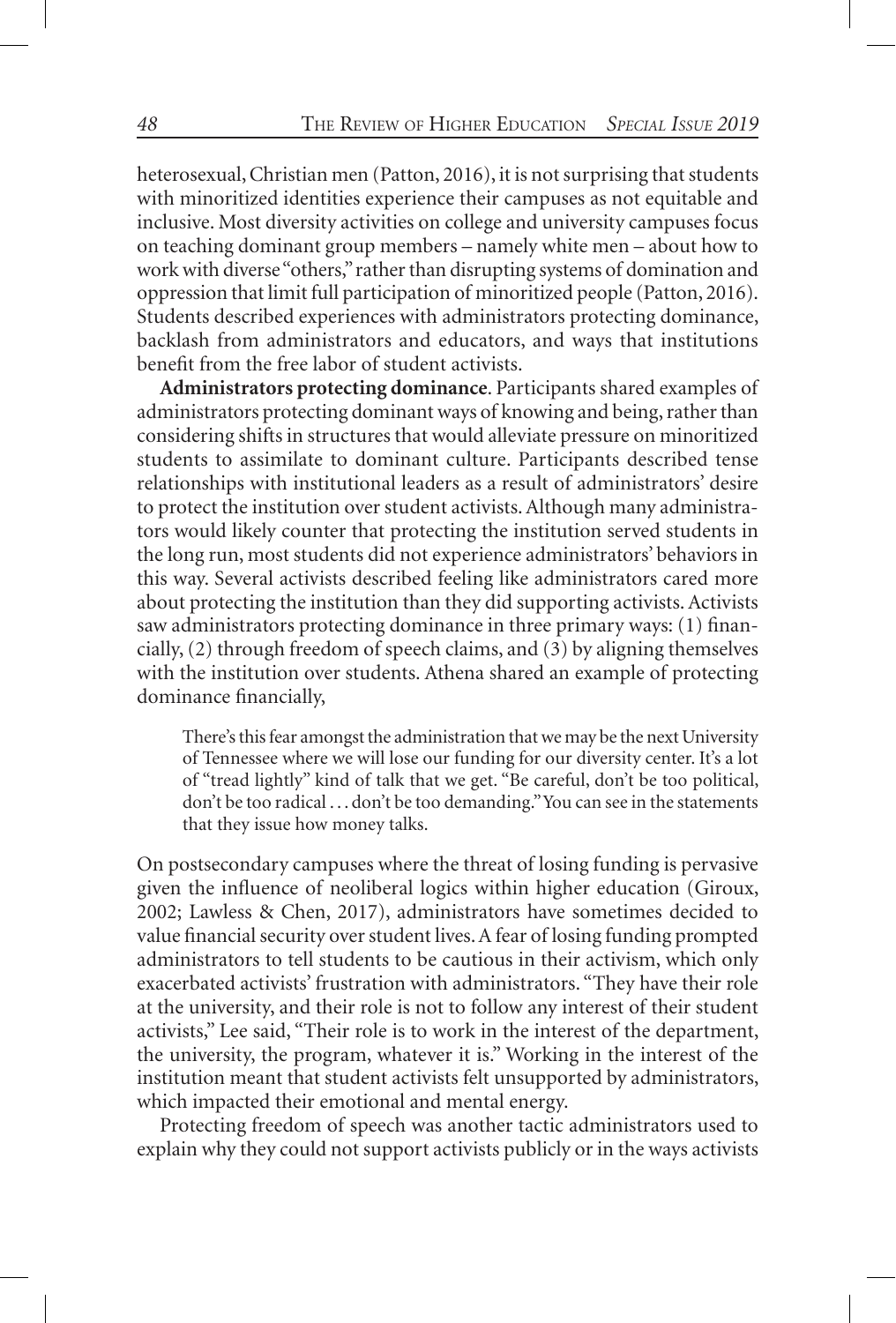desired. For example, Pete commented, "Because we're a public institution, they talk about freedom of speech, and we have to uphold that." Administrators often used freedom of speech as a way to not address the pain and hate directed toward activists; this behavior reinforced a feeling that administrators did not care about students. Pete added, "Nobody cares about accountability until a lot of people make it a primary concern. I've learned that no matter what institution you're in, no matter what kind of values they hold, they don't actually care about students."

Pete continued, describing their transformation from working within institutions to pushing back against them as a result of the realization that administrators often worked to protect the institution, which often felt counter to student activists' demands,

I used to think that working with an institution would always be beneficial and that people would respect me depending on how I frame arguments and things like that. Then . . . understanding that people assume that I'm not worthy of respect, regardless of how I say something. I realize it was more for me to choose not to silence myself because I understood that I would be institutionally silenced no matter how I say something but I need to understand not to disbelieve myself with the aims of being more respectable and I think that created a large shift in the way that I view things.

Pete noted their process of coming to understand the ways in which leaders at their institution pushed student activists to engage in "respectability politics" by hosting a "a really large symposium . . . talking a lot about how there is a way to protest and a way to do things." A number of student activists discussed ways administrators seemed to prioritize institutional needs for respectability and not "rocking the boat" over the needs of minoritized students on campus. In addition to challenging relationships with administrators, students also described their experiences with backlash from institutional agents, including educators and administrators.

**Backlash from educators and administrators**. Student activists described experiencing various forms of backlash as a result of their labor. Backlash included negative reactions by administrators (e.g., withdrawing interpersonal/institutional capital/support) and a sense of disconnection from faculty, staff, family, and peers (e.g., isolation, lack of understanding). Ghassan, a member of a group advocating for justice in Palestine, learned that he and another student had been placed on a blacklist by Zionists, and someone who helped cultivate that list contacted the campus administration to warn the administrators that the organization was a violent, terrorist-supporting organization, and they should be heavily surveilled. Ghassan's involvement in this group and being placed on this blacklist led to his organization's events being cancelled in university spaces. Although the organization found ways to host their events, the backlash impeded the institutional support the or-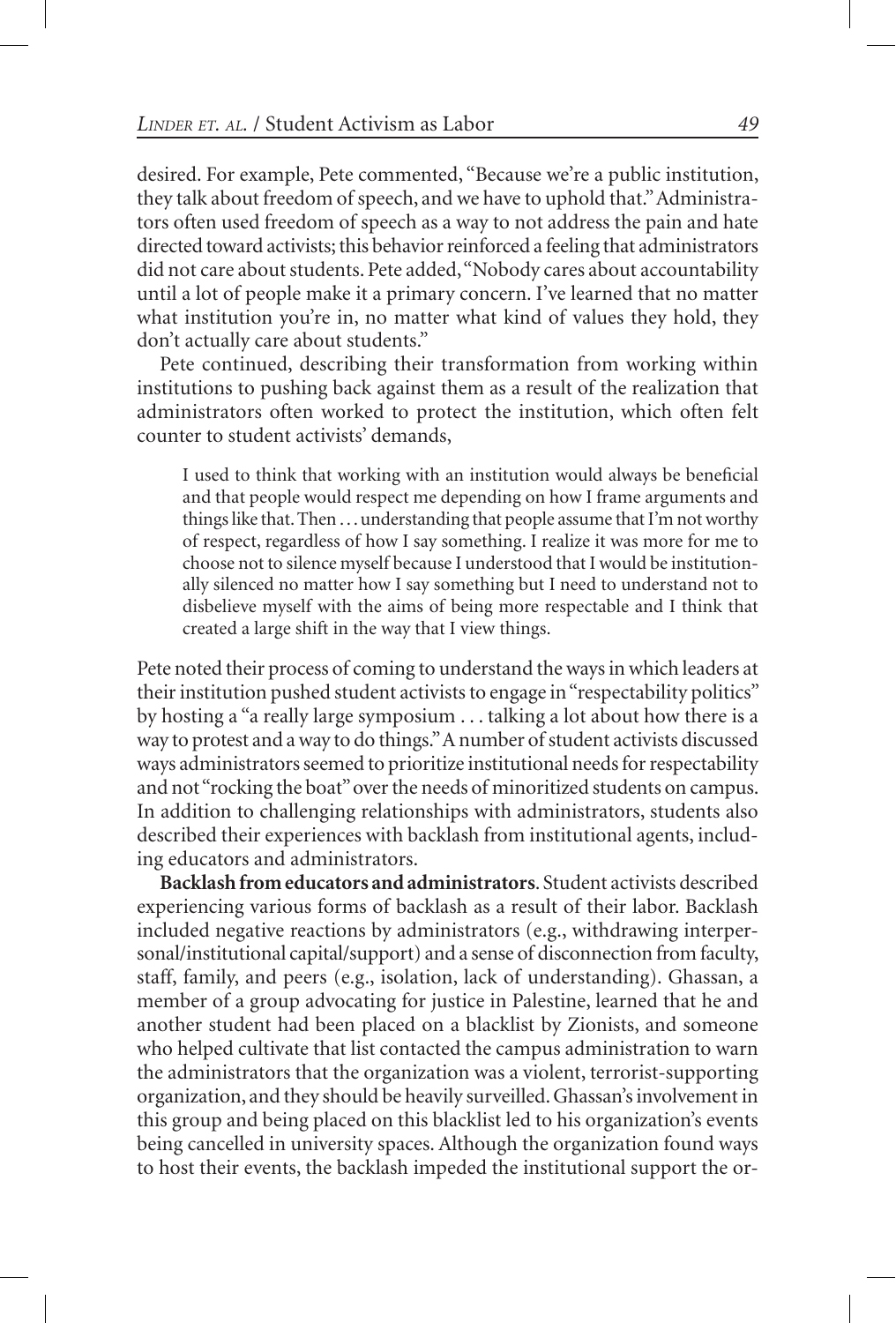ganization normally received and on which it relied. Additionally, Ghassan, like other participants in the study, shared how his work with activism led him to not listing particular activism-oriented organizations on his resume out of fear of being labeled a "troublemaker" to potential employers.

Aside from administrators, activists also discussed losing support from advisors and faculty. For example, BLB shared how her relationship with her advisor ended after BLB disagreed with her advisor and other faculty about the centrality of race and racism in education. Her advisor refused to let her complete her thesis on ethnic-conscious mentoring, one of the areas of BLB's activism.

My old advisor and I do not talk. There's other bridges I probably burned that I'm not even completely aware of with other faculty and students. They don't necessarily want to work with me or they're not going out of their way to help me. I wouldn't ask them for letters of recommendations even though I worked with one of them for three years.

Although BLB eventually found a supportive advisor and began to move forward "in the direction" she wanted to go with her scholarship, her original activism was halted by her original advisor. Eventually, this led BLB to end her relationship with that advisor, with whom she had worked extensively for three years, which also meant a loss of support from someone who could speak to her skills and abilities for a majority of her graduate school experience.

Backlash also occurred through administrators gaslighting participants. When a person uses power to make someone question or doubt that their experience is real, the person questioning their experience is experiencing gaslighting. Used as a tactic to deflect attention away from oppression, the person being gaslit questions their own memory or sanity in the process (Abramson, 2014). For example, people trying to maintain their "good" image or the comfort of a dominant space may attempt to manipulate a person who experiences oppression to minimize their experiences with oppression (Evans & Moore, 2015), which is a form of gaslighting. Jamie described this experience:

I feel like we get gaslit a fair amount. I was part of a meeting with the Vice President of Student Affairs a couple of weeks ago. We literally said, "We don't feel supported by the administration." You keep saying all these buzzwords like "diversity and reason and yada yada." Then, you go and do policies that are super harmful. Exactly the opposite. He was like, "What policies? I don't know what you're talking about." We literally had to lay out specific things in the past year that he knew about. He was completely aware of them. He still made us have to lay it out for him, which clearly shows that they weren't even on his radar.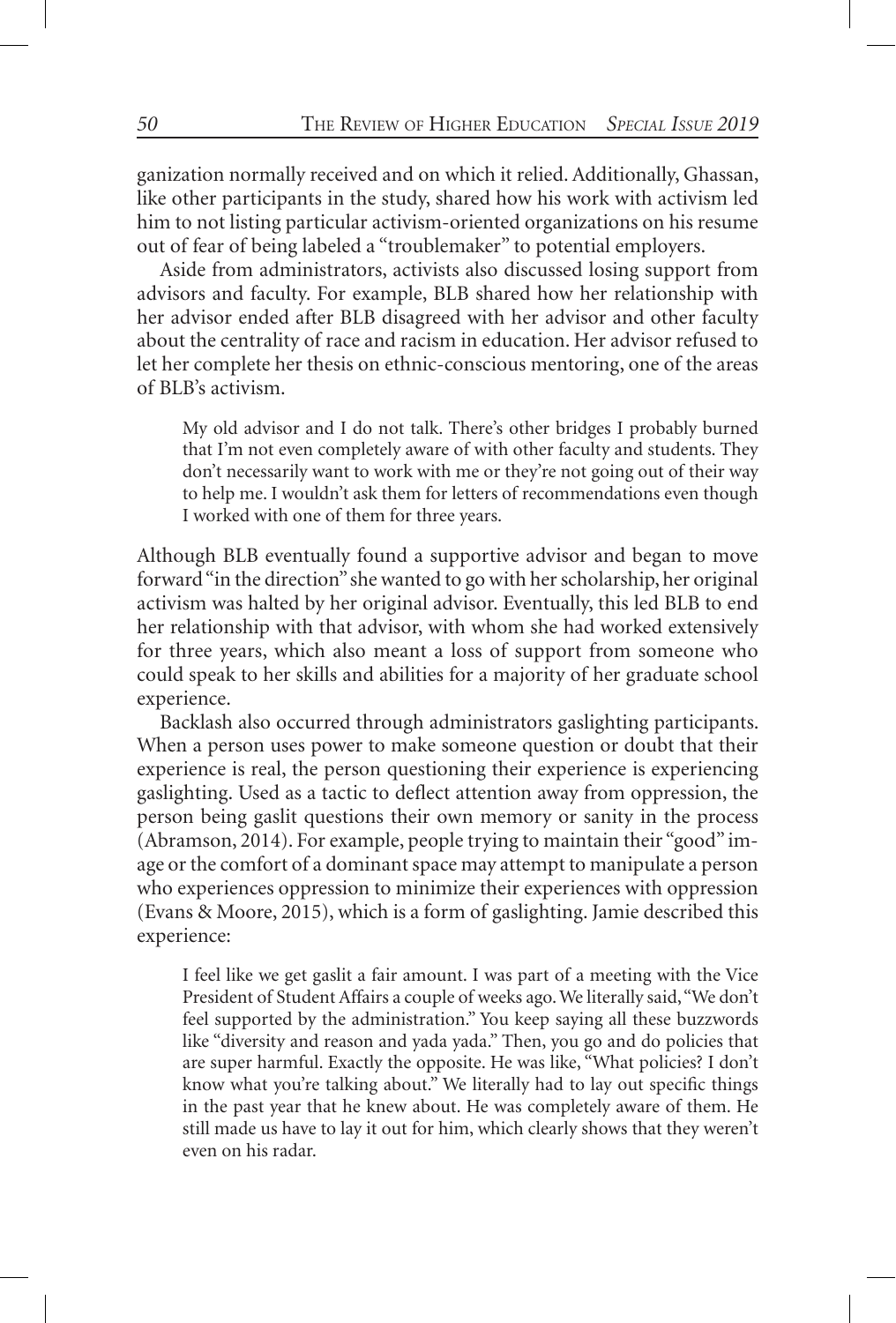Although it is possible that the administrator did not recall the policies to which Jamie referred, what makes gaslighting particularly difficult is how people being gaslit question themselves when engaged with those with power over them. Administrators' minimizing of the depth of oppression activists were navigating exacerbated the backlash activists faced in addressing oppression. Further, students clearly named ways that institutions benefitted from their free labor related to improving equity on campuses as a form of institutional oppression.

**Institutional benefit from student activists' labor.** Student activists in this study were acutely aware of how institutions benefited from their labor related to improving campus climate. Further, many student activists also noted the additional labor expected of minoritized faculty and staff frequently charged with supporting minoritized student activists. Teresa noted the consequences of students engaging in work that paid administrators should be doing:

If they're [administrators] asking for meetings, they're taking time away from students' academics. There should be some sort of compensation for that, even if it is buying them lunch or buying them dinner. You're alleviating some of the other things that the student has to worry about. It should just always be taking from the student, and I don't think they acknowledge that that's what they're doing a lot of the time. I think that they just think, "Oh, this is a good student." There should be compensation for all of these conversations and meetings and working groups in some form.

Assuming that students are "good" was a way administrators minimized the significance of activists' work and benefitted from activists' free labor to improve campus climates. Similarly, Averi described the feeling of doing free labor for the institution. "[Institutional leaders] value what I bring, but they don't value it enough to pay me for it." Averi illustrated the tension associated with being valued for her work but not being rewarded appropriately. She continued,

The choice is I do it for free or I don't do it. It's hard for me to choose don't do it. That doesn't feel good. It won't feel good emotionally. It doesn't feel good for me caring about students and where they should be and for clients and where they should be. I just get put in a lot of really icky situations.

The "really icky situations" to which Averi referred was having to choose between serving a community she valued and that needed her support and standing up for herself and her needs related to compensation.

Even when administrators seemed supportive, activists did not always trust them and were concerned with their work becoming institutionalized, and thus, lessening its impact. Beth shared an example of this point.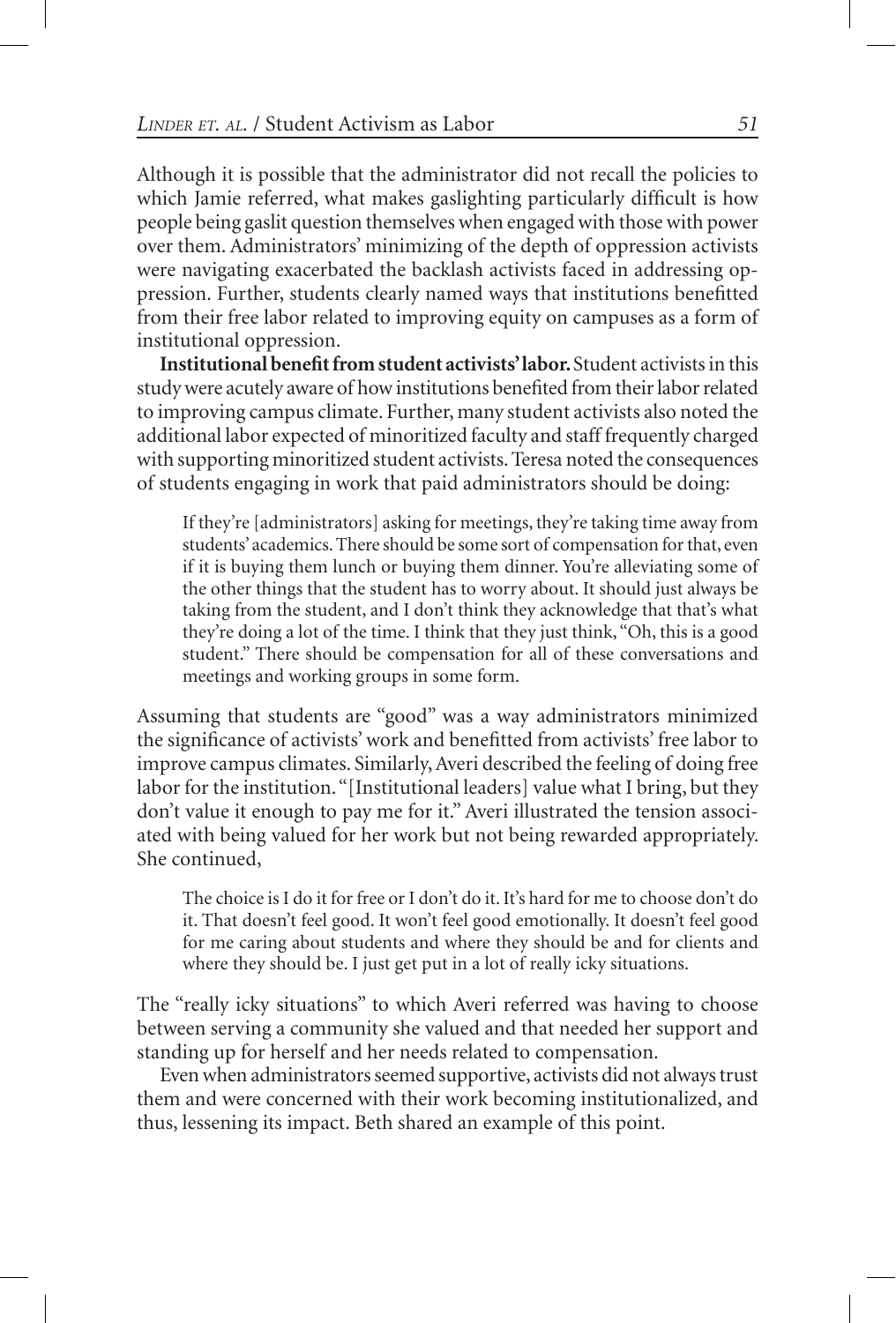We don't want [our activism] to become like we're a mouthpiece for [administrators] to look like we're doing really good work. We want it to be antioppressive, feminist work, so we need to make sure that we can find a way that we can do that without being controlled by someone.

Activists worried that if the institution sanctioned their activism, it would lose its ability to effect the institutional change they wanted and that the institutions would benefit from the positive public relations that resulted from the emotional, physical, and mental labor of the activists without actually making any significant changes to institutional policies or practices.

In addition to describing the ways institutional policies and practices and administrators' desire to protect institutions inhibited their ability to engage in activism, student activists also described significant consequences as a result of engaging in activism.

#### *Consequences of Engaging in Activism*

As a result of engaging in activism and resistance related to institutional oppression, student activists suffered significant consequences in the form of isolation from peers and family, decreased academic performance, and physical and emotional exhaustion.

**Isolation from peers and family.** Student activists described isolation from their friends and family as a result of engaging in activism and resistance. In the peer context, this included isolation in both activist and non-activist circles. Janet described her experience transitioning out of work with an LGBTQ activist student organization,

When I ceased to be in that specific organization, even though I had given years to it and been a consistent part of it . . . I had people who were viciously attacking me, saying "Ding dong, the witch is dead. I'm so glad she's out of this. Now we can do whatever we want," as if I was really the impediment. That was something that was really difficult . . . [I did] a lot of second guessing. Am I really doing the right thing? Am I offending somebody? Am I doing the wrong activism? A lot of that came from within the community itself.

After she left the organization, Janet had no LGBTQ community at the university, which felt isolating. She eventually stopped doing activism in LGBTQ communities and dedicated time and energy to working with a local domestic violence shelter. She experienced verbal backlash from her fellow activists and a sense that she did not belong with the campus LGBTQ community. The constant second-guessing herself and her abilities was a form of emotional and mental labor in which other students did not engage.

Relatedly, Ghassan described isolation from his peers because they did not recognize his efforts with activism as legitimate. "There are some students that look down on [activism] because they think it's a waste of time.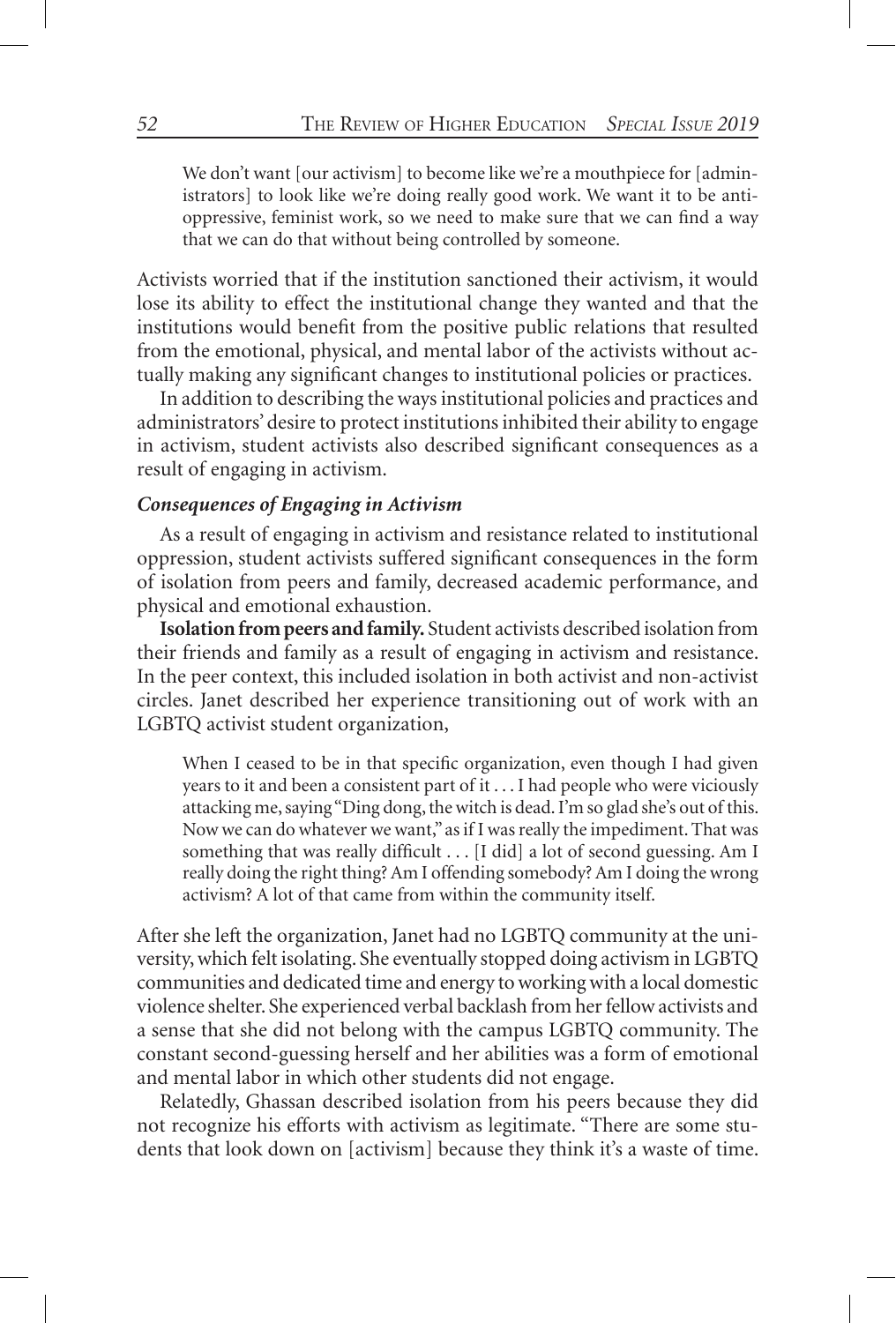It's not studying-oriented, it's not education, it's not based on their classes." Participants described that their peers did not see the value of activism if it was not directly linked to in-class activities.

Some participants who became involved in activism after they got to college had trouble with family members who did not understand what they were doing or why they were doing it. Alyssa shared how she felt a major consequence of her activism was being authentic with her community and her family. Specifically, she noted,

I think when you become an activist and understand social justice, it's like learning a whole new language and new knowledge. I think especially for Students of Color, there's a huge disconnect between what we're learning at universities and then what happens when they go back home. I know that sometimes when I get comments of, "Oh Alyssa, you think you're better than us because you know this new language. I don't know what oppression means but you do." Then at the same time, I'm doing that work because of my community. Figuring that out has been a challenge and a cost because I want to continue learning more about activism and social justice, but I don't necessarily yet have the language to explain that to my family back home.

For Alyssa, this disconnect was a difficult line to straddle. On one hand, she felt that her family did not understand what she was doing and her language in discussing these issues was not resonating with them; at the same time, Alyssa felt the need to continue doing her activist work because she was trying to support her community, which included her family.

**Decreased academic performance and learning.** Another significant consequence of participants' activism and resistance was that their schoolwork suffered, and they were distracted from learning. Needing to spend time on activism so that they could make their campuses less harmful took time away from studying and learning. As Teresa noted, some educators and administrators assumed that because activists were "good students," taking time away from their studies to meet with them would not negatively impact students' academics. However, activism did, in fact, affect students' classroom experiences, as they were often so exhausted and battling mental health issues from experiencing oppression that they could not concentrate on their studies.

Participants provided insight into how their commitment came with sacrifice, as they described their struggle to prioritize academics while engaging in activism. For example, Jamie, who was involved in multiple student organizations, described the difficulty of learning to negotiate her duties, as they pertained to her activism work:

Just knowing when a meeting isn't necessarily essential is something I've been working on. Every meeting feels so essential. I have to go to all these meetings.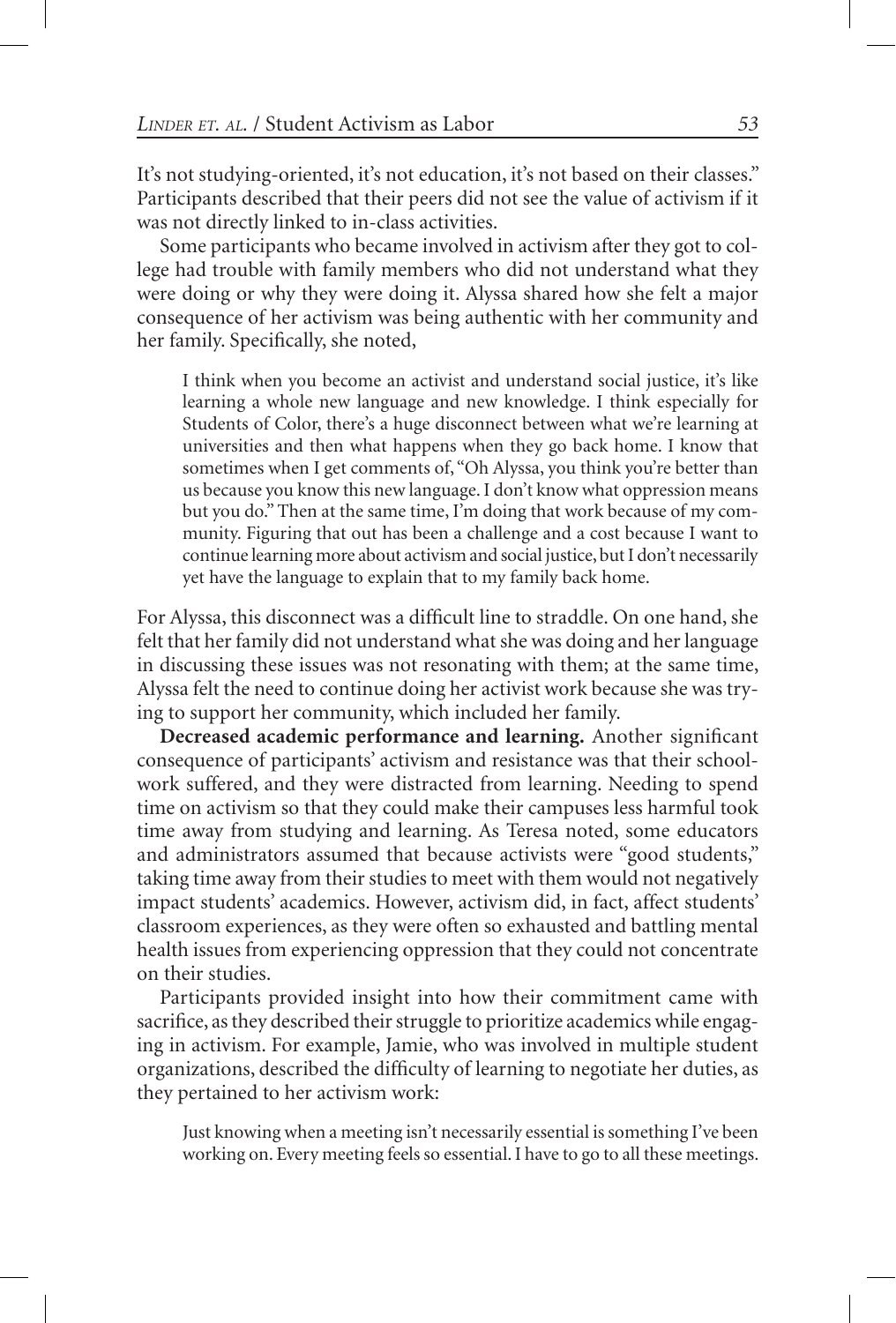In reality, I have a paper due. A meeting is probably not essential unless there is some kind of emergency situation happening. Then, I don't have to be the person who is always taking care of the emergency.

The difficulty of not allowing activism to supersede academics was shared by Ghassan: "For students involved in activism, it's hard to balance out their studies and activism and their daily lives and their social circles with the kind of work that they do, which can get a little overwhelming." Zi echoed this sentiment, as they reflected on their lack of balance: "One of the biggest downsides of the way that I've engaged with student life and activism is that it's a lot of time that I'm not spending studying." These students shared their trials with meeting their full potential as students due to not having enough time for their academics.

Marie and Janet described how the struggle for balance can be even more detrimental to academic pursuits. Marie said: "I just got so stressed to the point where I started failing classes." Janet mentioned a difficult time she experienced with balancing activism and academics that was compounded by health concerns: "My chronic illness was really, really bad, going through a bad phase. I ended up having to drop down to being a part time student." Yet, even in that struggle, she felt compelled to keep "activism first." Her activist work was so important to her that she chose it over her classes: "I still ended up doing all of my activist work. That was the thing that I wouldn't let drop; whereas, I had to drop classes."

Most students do not have to choose between activism and academics. However, since each of these participants was deeply passionate about improving their campuses, they made academic sacrifices. The findings illustrate that student activists' commitment results in a considerable amount of time away from studying and other academic activities. Further, the activists provided detailed examples of compromised well-being as a consequence of activism.

**Emotional and physical well-being.** Participants described how their activism affected their emotional and physical well-being. For example, Athena reflected on the difficulty of activism and how it impacted her emotional and physical health:

I learned that [activism] is hard, such hard work. It is tiring, and you burn out and you need a support system . . . .It can be very lonely being an activist, especially when you have marginalized identities because it's hard to find that support system or other people who will understand what you're going through. I also learned that it takes a lot of bravery to be an activist and speak out because you can become a target and people push on you and become the devil's advocate and so it takes a lot.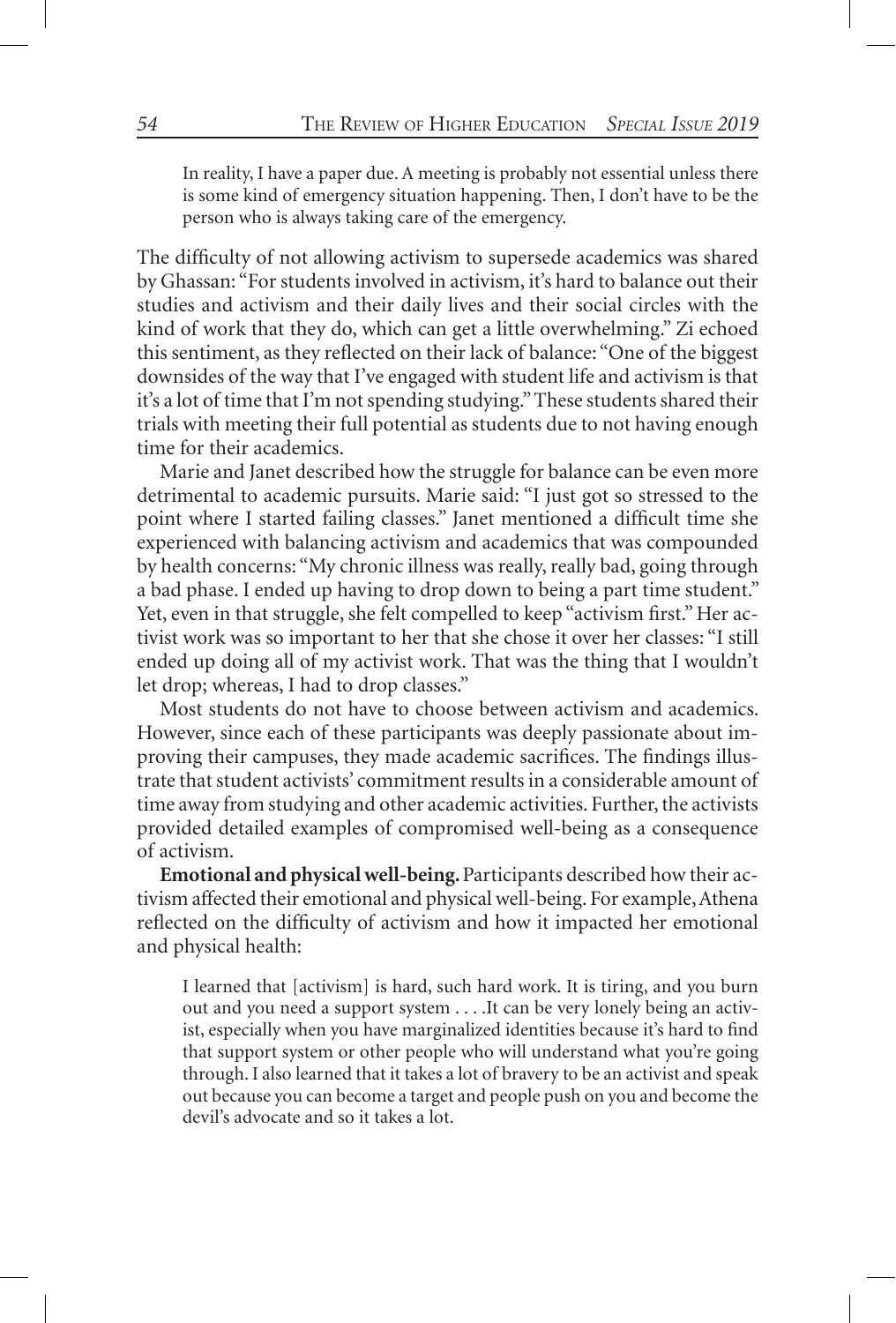Marie shared, "In any activist circle, you find you get a lot of burnout. You get really tired, you're tired of being the voice, you're tired of putting all this energy when there's not a lot of thanks given back to it." The lack of thanks Marie expressed intensified the feelings of burnout. Amber noticed emotional exhaustion in her classes: "I remember always feeling exhausted, not really mentally because my classes were not hard at all but emotionally exhausted from being that person all the time because there were no other Black people in my classroom." Amber's comment about "being that person" meant being the Black person who always brought up racism and feeling the toll, since there were no other people to support her.

Lee raised a similar point in describing their experience always correcting people who misgendered them. A faculty member nominated Lee for a diversity award, yet consistently misgendered them, regardless of the fact that Lee kept correcting the faculty member. Lee noted,

These little things where I have to take time out of my own schedule, my own effort and energy that I have a limited amount of, to try and push my institution to do better to improve the way that they handle these things.

Lee described having a limited amount of energy; having to deal with being misgendered meant that Lee could not direct their energy into more lifegiving and affirming activities.

Students experienced significant consequences related to exhaustion and burnout as Averi shared,

When I did activist things, I was told to stop. When I did personal things that would require . . . help, I didn't get it. I was just completely destroyed as a human in almost every way [in my] two years that I spent at [institution]. I am still surprised that it didn't kill me . . . if I wasn't who I was, I would've easily just committed suicide for them. Everyone just repeatedly told me I wasn't worth it and what I did was stupid. When I reached for help further, I didn't get it.

Averi's words were strong, and the invocation of suicidal ideation demonstrated the significance of the consequences activists faced as a result of their engagement. Averi's experience as a student activist left her feeling overwhelmed and harmed, and she indicated that all she needed from administration was some "help."

Some activists noted that since postsecondary institutions benefited from the emotional and mental exhaustion of students, at the very least they could address the scarcity of effective resources. Marie shared,

There's not a lot of mental health resources. I think that would be definitely something negative attached to being an activist. Administration can step back and recognize the work that these students are doing for free, essentially, and building up good mental health resources for these students.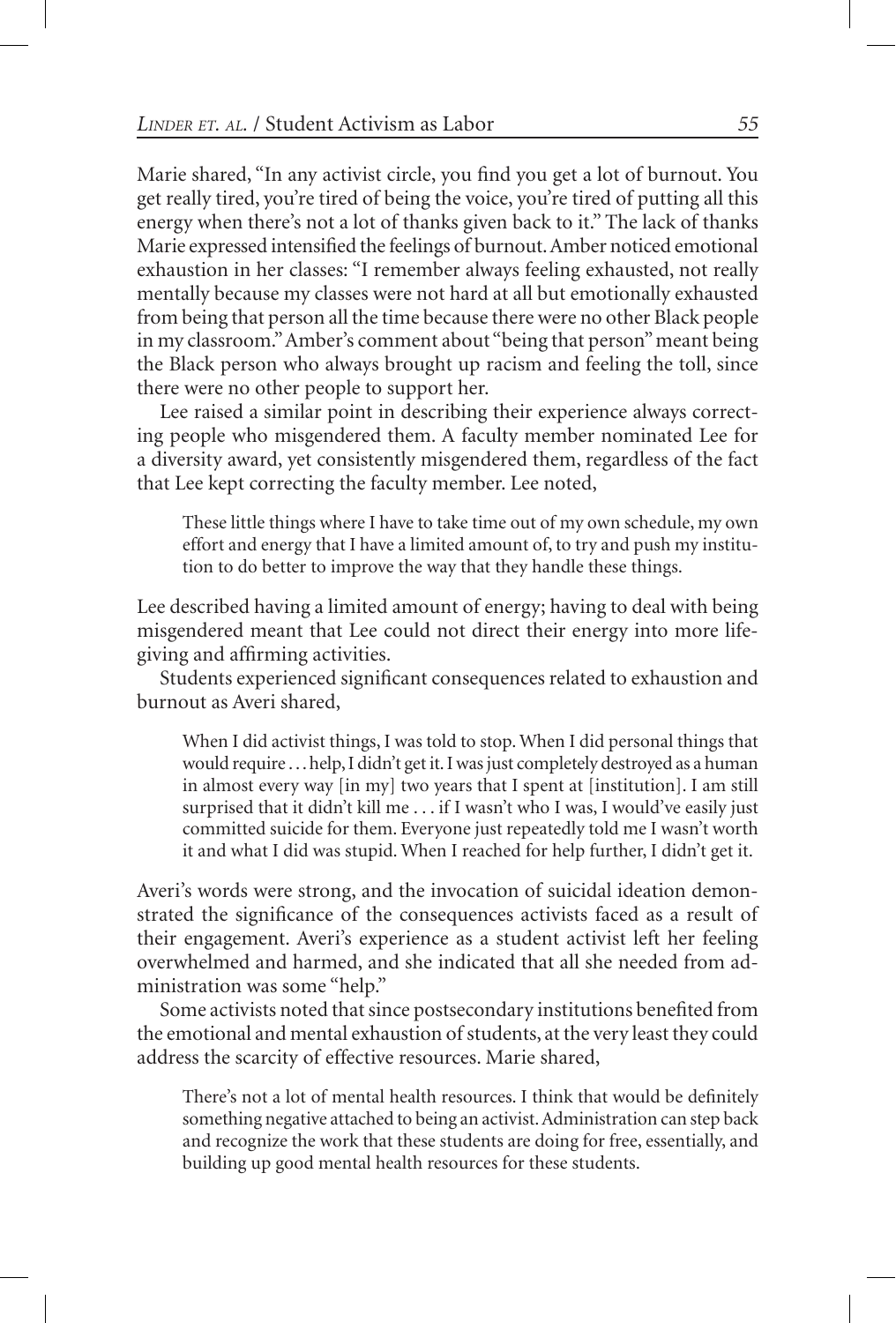Jason also shared concerns about mental health resources, but his focus was on making sure institutions have staff who are properly trained to address the concerns of student activists,

When counselors receive people going through those struggles, and they don't understand the type of fatigue, the type of frustration, the type of pain that's experienced within the communities that they don't relate to, then it adds to the trauma that those communities are experiencing.

Both Marie and Jason emphasized the importance of providing resources to support activists in healing from burnout as well as emotional and mental pain. Because activists provided free labor to their institutions, they wanted their institutions to offer resources that supported their wellbeing.

# **Discussion and Implications**

Student activists with minoritized identities engaged in activism and resistance to hold institutional leaders accountable to espoused commitments of diversity, equity, and inclusion on their campuses. Although most activists in this study attended predominantly white institutions, some participants attended HBCUs or HSIs, illustrating the significance of activism at a variety of institutional types. Our findings illuminate the consequences of student activists engaging in unpaid labor related to diversity and equity on college campuses – labor in which white, cisgender, nondisabled, wealthy, and male students do not have to engage. When students do not have the luxury of "just being students" as described by Teresa, they take on more than their fair share of commitment to improving the community, resulting in them having less time to engage in creative, intellectual, and other endeavors that would benefit their growth and development during and beyond college. They experience backlash and resistance from administrators and significant levels of exhaustion and burnout as a result of their activism.

#### *Disrupting the Status Quo*

Activists described their experiences with administrators protecting the institution and the status quo over activists' demands for more equitable campus environments. Activists worked with administrators who largely supported the institution and reproduced the oppressive structures of the institution through their silence and lack of publicly supporting student activists or engaging in work to improve their campuses. When activists challenged administrators to enact their espoused commitments to diversity, administrators pointed out policies or statements that illustrated their commitment to diversity, rather than significantly changing institutional structures to address inequities. These non-performatives (Ahmed, 2012) contributed to activists feeling further alienated and emotionally and mentally exhausted because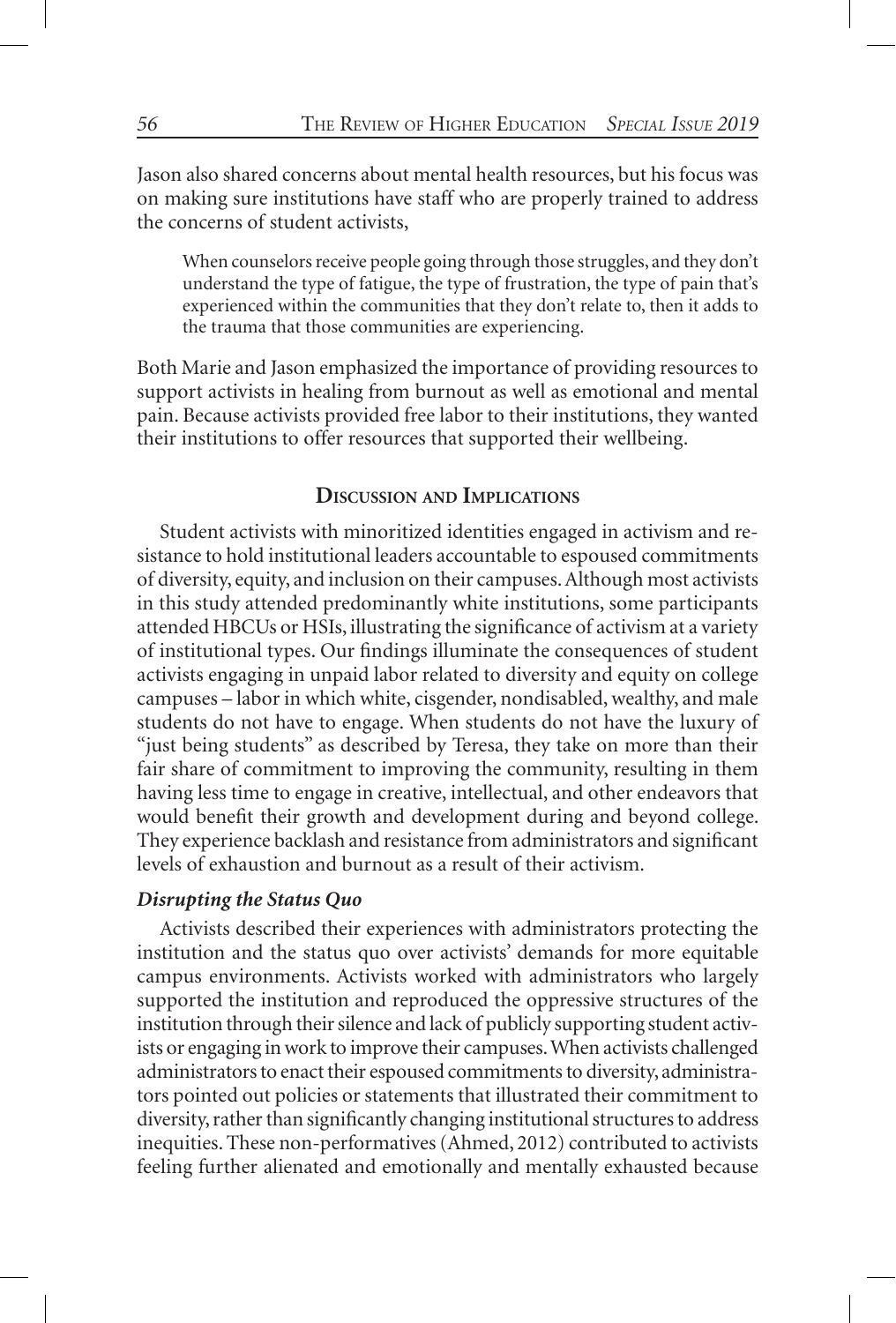they did not want incremental diversity changes, but instead, desired drastic changes that uprooted systems of oppression (Patton, 2016).

Perpetuating the status quo connects with interest convergence, a principle of critical race theory, that describes how white people work to address racism when they see and understand the ways in which addressing racism benefits them (Delgado & Stefancic, 2012). For example, some scholars highlight *Brown v. Board of Education* as a form of interest convergence; when White people understood that the U.S. "looked bad" on the international level for its failure to address racism, they invested in desegregating schools, at least in policy (Bell, 1980). Similarly, some students in this study shared examples of times when administrators attempted to institutionalize activism, as in the example shared by Pete related to the colloquia on their campuses teaching students the "right" ways to engage in activism. Activists balked at this idea, noting that the effects of their activism would become muted if aligned with the institution, and the institution would get public recognition for the work of student activists, despite the fact that most institutional leaders actually resisted the activism. Interest convergence highlights the ways change rests on the benevolence of oppressors; whereas, activism is inherently invested in challenging the status quo and remaining outside traditional institutional channels.

Administrators must consider the toll activism and resistance to better their institutions takes on minoritized students. Rather than protecting the institution and the status quo, administrators must listen to student activists and reduce the responsibility of minoritized students for improving their campuses. Although students are members of the community and should be engaged in activities that improve the climate overall, a disproportionate amount of this responsibility cannot fall to minoritized students. Administrators have a responsibility to develop an equitable environment that enables all students to thrive, rather than primarily relying on minoritized student activists to address oppressive climates or co-opting their work after change occurs. Administrators must resist the urge to become defensive when confronted by student activists and see their activism stemming from a desire to make their campuses better.

## *Exhaustion, Burnout, and Fatigue*

Consistent with the literature on racial battle fatigue (Smith et al., 2007), compassion fatigue (Vaccaro & Mena, 2011), and burnout (Gorski, 2018), student activists with minoritized identities experienced serious emotional, physical, and mental costs associated with activism. Students consistently reported relationships and academics suffering as a result of their activism and described exhaustion and burnout. Racial battle fatigue illuminates the long-term health consequences People of Color experience as a result of managing everyday impacts of racism. Students in our study named similar concerns about their physical, emotional, and mental health.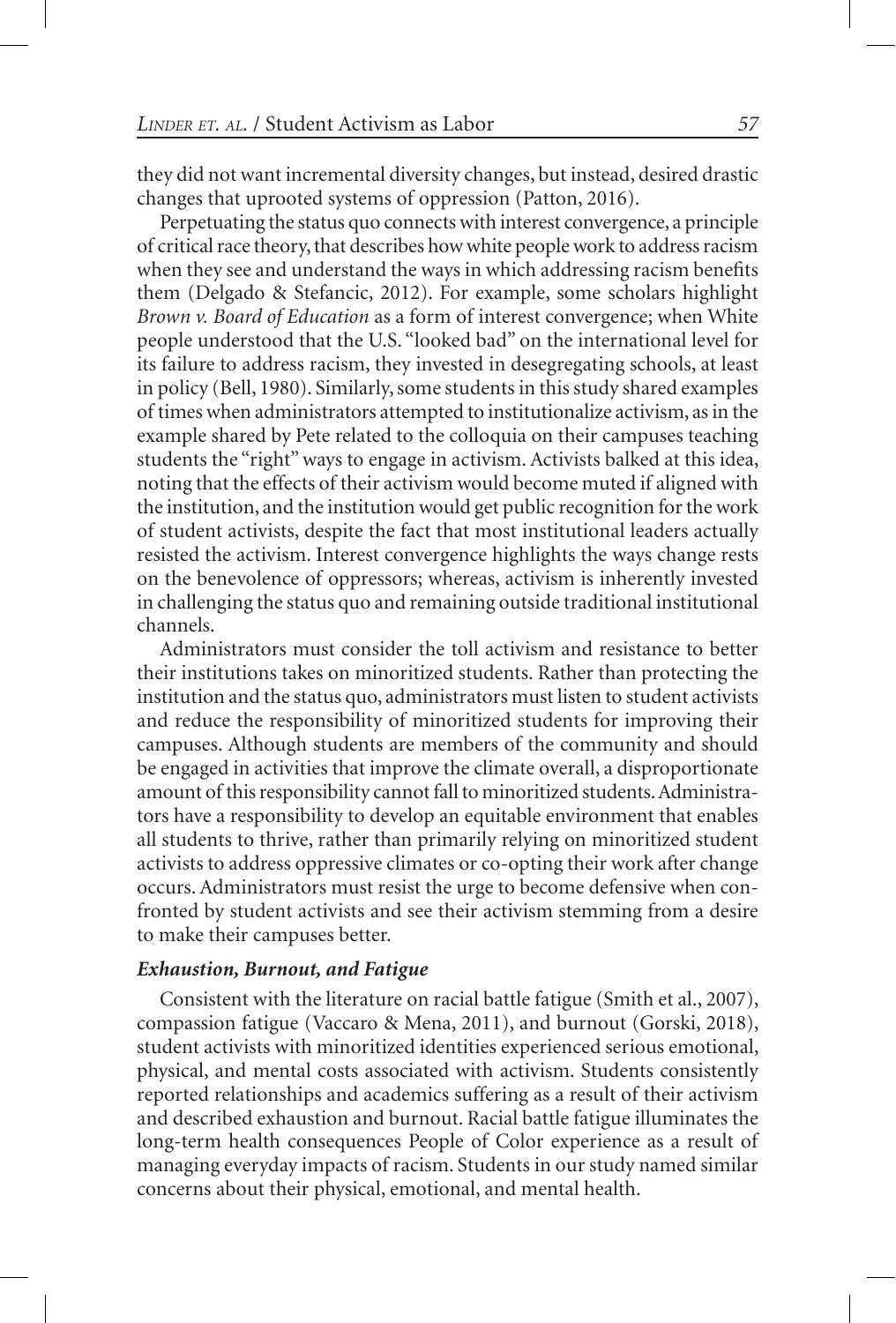Additionally, people experiencing RBF and other forms of fatigue may miss out on opportunities to engage in more creative, life-giving activities, many of which are prioritized and rewarded by institutions and result in cultural capital post-graduation. Because activists are spending time battling their institutions and working to improve them, they do not get to spend that time engaging in activities that will enable them to be "successful" in traditional ways. We are not arguing that institutional leaders value, reward, or coopt student activists to frame their activities as "success;" instead, we argue that administrators must consider the disproportionate impact that hostile and oppressive campus climates have on minoritized students, even those who are engaged in dismantling these systems of oppression.

Many administrators and scholars herald student activism as a form of civic engagement and an opportunity for students to engage in learning and growth (Barnhardt, 2014; Barnhardt et al., 2015; Kezar & Maxey, 2014), yet our research indicates that minoritized students experience significant consequences as a result of their activism and resistance. Most previous scholarship on student activism does not examine activism from an identity-based perspective. Although minoritized students may also experience growth and learning as a result of their activism, the consequences that come with this learning and growth may not be worth it. Students should have the opportunity to engage in learning and growth without experiencing fear of backlash from campus administrators and significant exhaustion or burnout as a result of the combination of oppressive campus environments and their commitments to improving those environments.

Administrators must understand the significance of emotional, physical, and mental exhaustion among student activists and work to alleviate the additional labor required of minoritized students to survive and thrive on historically and persistently oppressive campuses. In addition to alleviating the need for minoritized students to engage in activism related to oppression to begin with, administrators must also develop support systems for students currently engaged in activism. Those working with activists should support them in working to heal from oppression and the additional labor it requires, including directing more resources to campus counseling centers. Over the past few years, activists have demanded an increase in counseling staff, particularly counselors who understand the unique challenges of being a minoritized person on campus, to support them in healing from pain and violence (New, 2016).

### **Conclusion**

In this article, we illustrated the significance of student activism as labor and the consequences activists faced as a result of their labor. We do not advocate that administrators merely compensate activists for their work,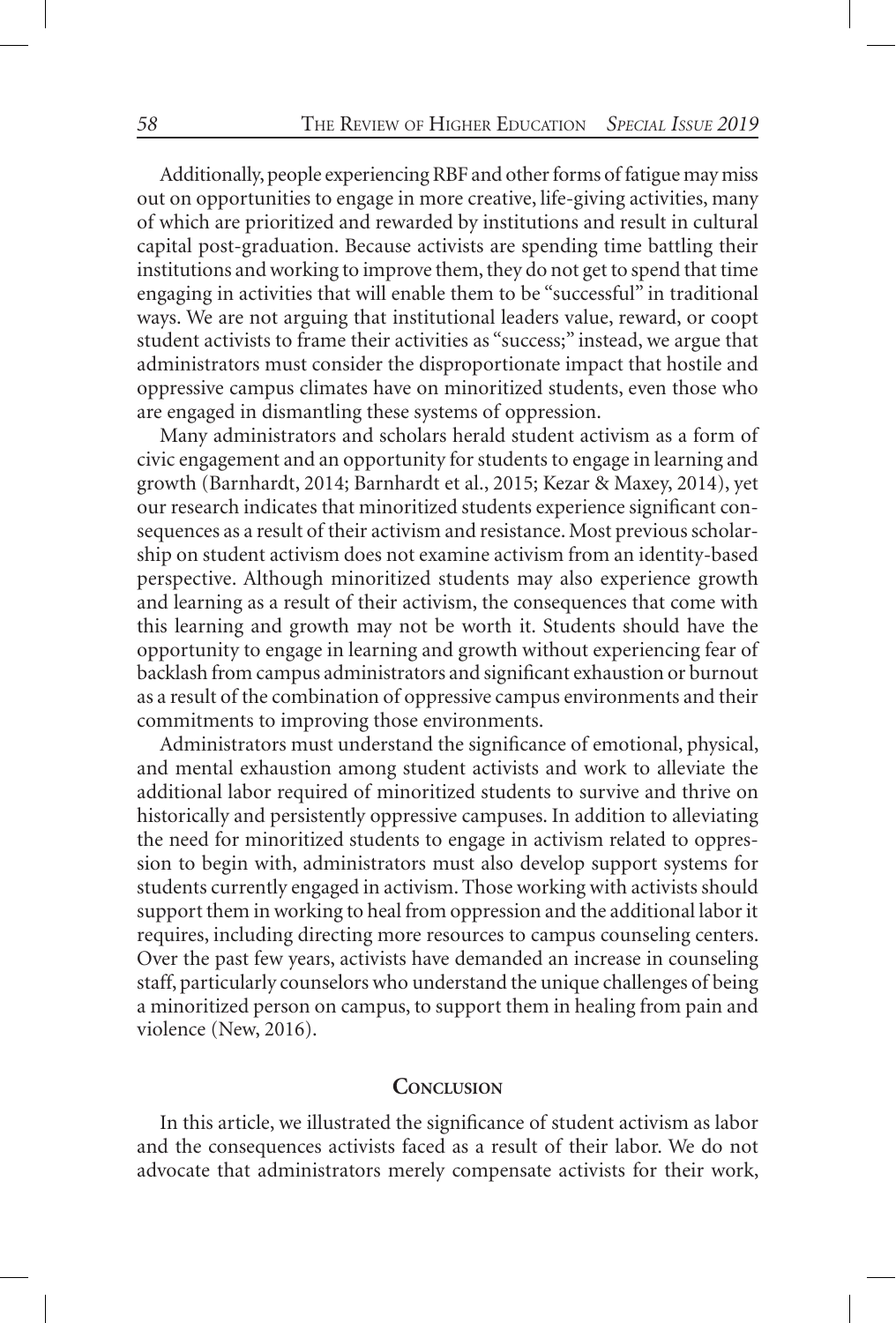but instead, reflect on why activists are ultimately responsible for improving their campuses. We urge administrators to consider the unique interplay between activists' minoritized identities and their activism, resulting in unpaid emotional, mental, and physical labor on the part of student activists. Although administrators must provide support for student activists managing significant emotional, mental, and physical consequences as a result of their activism, the most significant response to student activism is to change the oppressive structures that require students to engage in activism in the first place. Institutional leaders must respond to activists' demands and stop relying on activists' free labor to improve campus environments.

Teresa's point about just wanting to be a student is striking. She illustrates the privilege that comes with dominant identities and the ways in which campus administrators further institutionalize privilege by relying on minoritized students for their free labor related to improving oppressive structures and practices. Removing the onus for improving campus climates from activists with minoritized identities will enable them to devote more time toward "just being a student," something they craved.

#### **References**

- Abramson, K. (2014). Turning up the lights on gaslighting. *Philosophical perspectives, 28*(1), 1–30.
- ACPA/NASPA (2015). Professional competency areas for student affairs educators. Retrieved from http://www.myacpa.org/sites/default/files/ACPA%20 NASPA%20Professional%20Competencies%20FINAL.pdf
- Ahmed, S. (2012). *On being included: Racism and diversity in institutional life.* Durham, NC: Duke University Press.
- Anonymous. (2018, February 2). My journey with department service. *Inside Higher Ed.* Retrieved https://www.insidehighered.com/advice/2018/02/02/costsminorities-performing-service-work-academe-opinion
- Barnhardt, C. L. (2014). Campus-based organizing: Tactical repertoires of contemporary student movements. In C. J. Broadhurst & G. L. Martin (Eds.), *"Radical academia"? Understanding climates for campus activists* (pp. 43–58). New Directions for Higher Education, 167. San Francisco, CA: Jossey-Bass.
- Barnhardt, C. L., Sheets, J. E., & Pasquesi, K. (2015). You expect what? Students' perceptions as resources in acquiring commitments and capacities for civic engagement. *Research in Higher Education, 56*(6), 622–644. doi: 10.1007/ s11162–014–9361–8
- Bell, Jr., D. A. (1980). Brown v. Board of Education and the interest-convergence dilemma. *Harvard Law Review, 93*, 518–533.
- Bonilla, Y., & Rosa, J. (2015). #Ferguson: Digital protest, hashtag ethnography, and the racial politics of social media in the United States. *American Ethnologist, 42*(1), 4–17. doi: 10.1111/amet.12112
- Campbell, R. (2016, July 2). UndocuQueers: How the LGBT and immigrant rights movement progress together. *Huffington Post*. Retrieved from http://www.huff-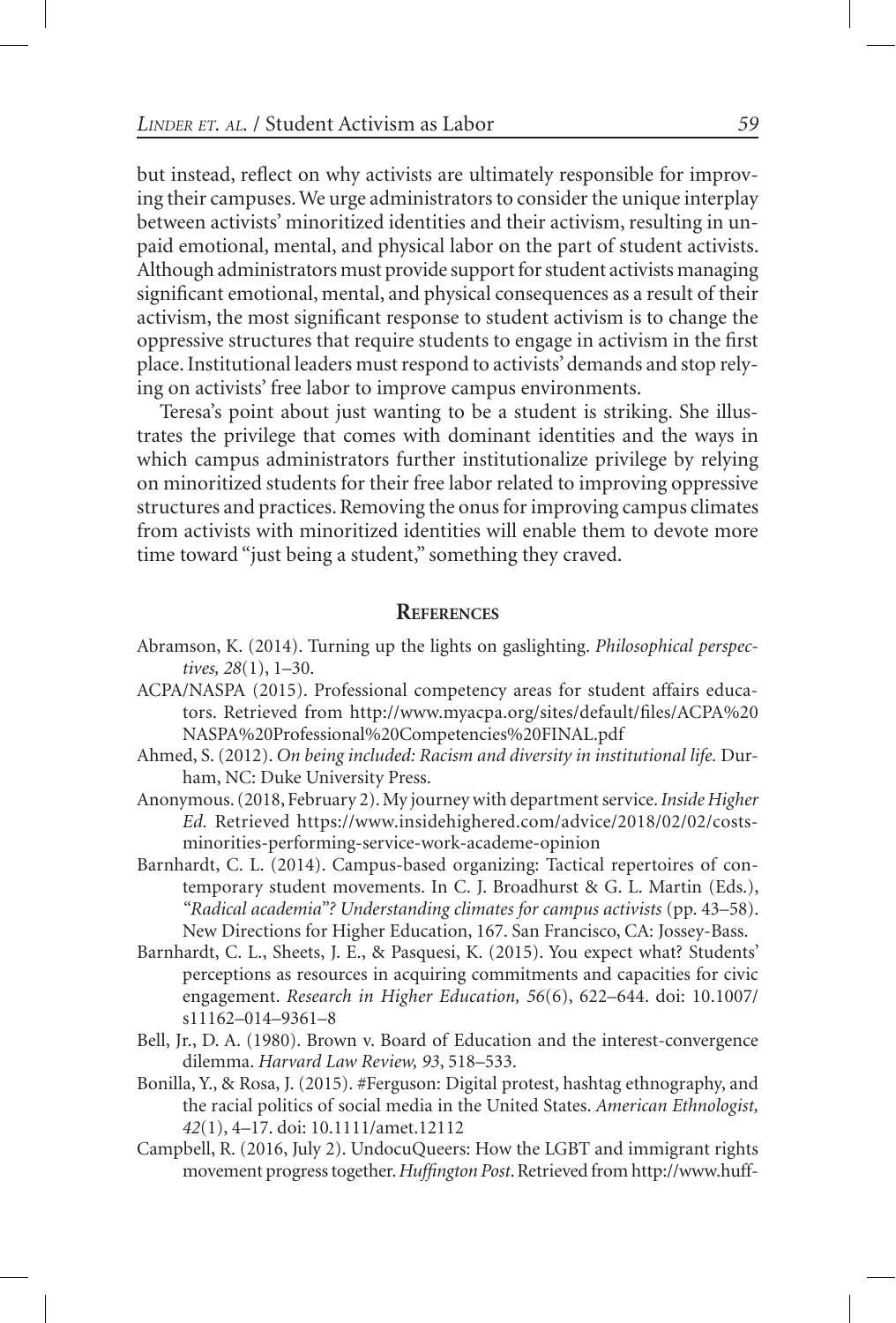ingtonpost.com/ryan-campbell/undocuqueers-how-the-lgbt-and-immigrantrights-movement-progress-together\_b\_7689118.html

- Clandinin, D. J., & Connelly, F. M. (2000). *Narrative inquiry: Experience and story in qualitative research*. San Francisco, CA: Jossey-Bass.
- Cole, E. R., & Stewart, A. J. (1996). Meanings of political participation among Black and White women: Political identity and social responsibility. *Journal of Personality and Social Psychology, 71*(1), 130–140.
- Delgado, R. (1989). Storytelling for Oppositionists and others: A plea for narrative. *Michigan Law Review, 87*(8), 2411–2441.
- Delgado, R., & Stefancic, J. (2012). *Critical race theory: An introduction.* New York: New York University Press.
- Evans, L., & Moore, W. L. (2015). Impossible burdens: White institutions, emotional labor, and micro-resistance. *Social Problems, 62*, 439–454.
- Giroux, H. (2002). Neoliberalism, corporate culture, and the promise of higher education: The university as a democratic public sphere. *Harvard Educational Review, 72*(4), 425–464.
- Gorski, P. C. (2018). Racial battle fatigue and activist burnout in racial justice activists of color at predominantly white colleges and universities. *Race Ethnicity and Education*. Online first. doi: 10.1080/13613324.2018.1497966
- Gorski, P. C., & Chen, C. (2015). "Frayed all over:" The causes and consequences of activist burnout among social justice education activists. *Educational Studies, 51*(5), 385–405. doi: 10.1080/00131946.2015.1075989
- Green, A. (2016, January 21). The cost of balancing academia and racism. *The Atlantic*. Retrieved from https://www.theatlantic.com/education/archive/2016/01/ balancing-academia-racism/424887/
- Hernández, E. (2016). Using Critical Race Theory to examine race/ethnicity, racism, and power in student development theory and research. *Journal of College Student Development, 57*(2), 168–180. doi: *10.1353/csd.2016.0020.*
- Hochschild, A. R. (1979). Emotion work, feeling rules, and social structure. *American Journal of Sociology, 85*(3), 551–575.
- Hope, E. C., Keels, M., & Durkee, M. I. (2016). Participation in Black Lives Matter and Deferred Action for Childhood Arrivals: Modern activism among Black and Latino college students. *Journal of Diversity in Higher Education, 9*(3), 203–215. Doi: 10.1037/dhe0000032
- Hoffman, G. D., & Mitchell, T. D. (2016). Making diversity "everyone's business": A discourse analysis of institutional responses to student activism for equity and inclusion. *Journal of Diversity in Higher Education, 9*(3), 277–289.
- Hotchkins, B. K. (2017). Black student leaders practicing resistance in the midst of chaos: Applying transgenerational activist knowledge to navigate a predominantly white institution. *The Journal of Negro Education, 86*(3), 269–282.
- Jones, V. A., & Reddick, R. J. (2017). The heterogeneity of resistance: How black students utilize engagement and activism to challenge PWI inequalities. *The Journal of Negro Education, 86*(3), 204–219.
- Kezar, A. (2010). Faculty and staff partnering with student activists: Unexplored terrains of interaction and development. *Journal of College Student Development, 51*(5), 451–480.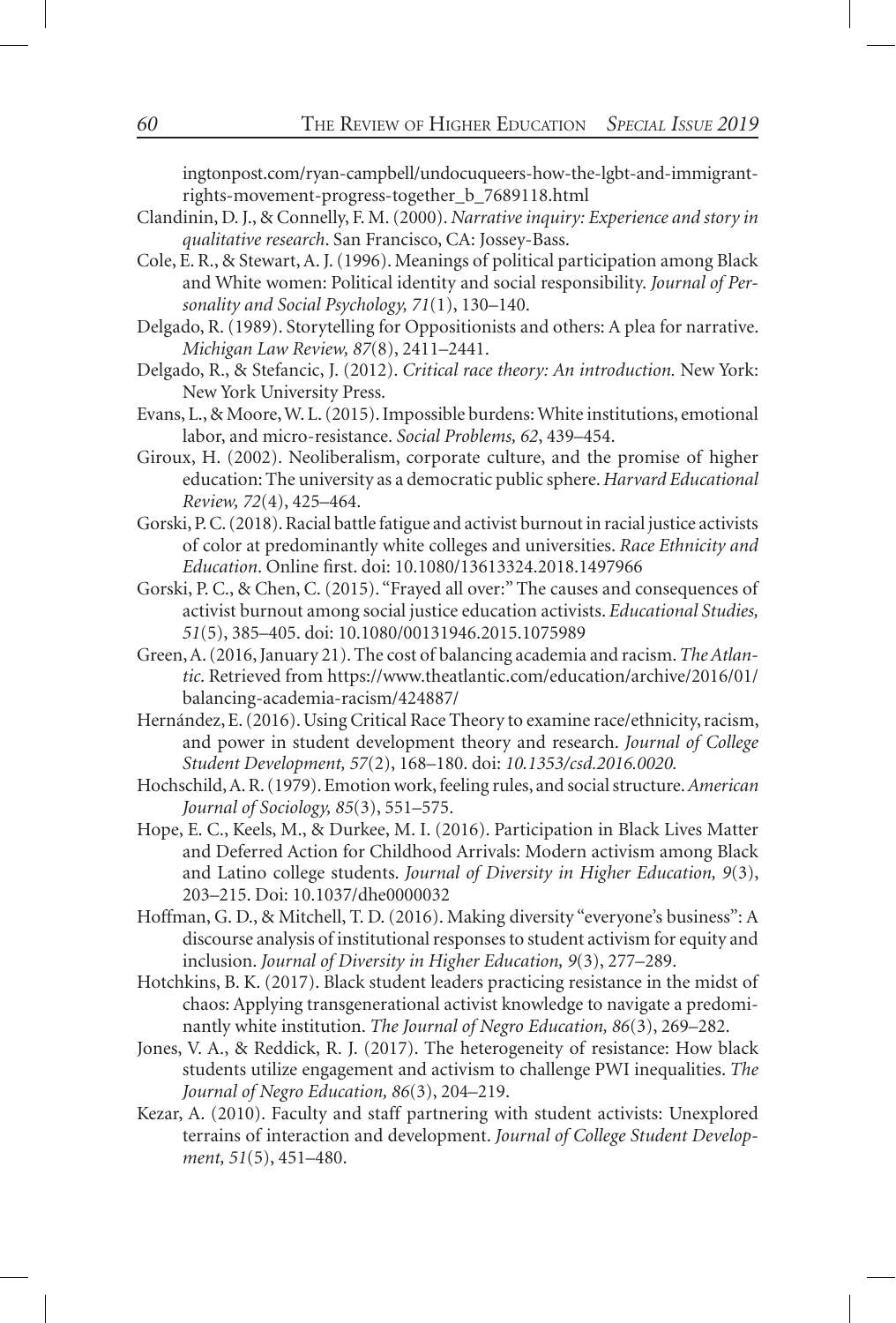- Kezar, A., & Maxey, D. (2014). Collective action on campus toward student development and democratic engagement. In C. J. Broadhurst & G. L. Martin (Eds.), *"Radical academia"? Understanding climates for campus activists* (pp. 31–41). New Directions for Higher Education, 167. San Francisco, CA: Jossey-Bass.
- Kincheloe, J. L., & McLaren, P. (2000). Rethinking critical theory and qualitative research. In N. K. Denzin & Y.S. Lincoln (Eds.), Handbook of qualitative research (2nd ed., pp. 279–313). Thousand Oaks, CA: Sage.
- Kovan, J. T., & Dirkx, J. M. (2003). "Being called awake": The role of transformative learning in the lives of environmental activists. *Adult Education Quarterly, 53*(2), 99–118. doi: 10.1177/0741713602238906
- Kuh, G. D. (2009). What student affairs professionals need to know about student engagement. *Journal of College Student Development, 50*(6), 683–706. doi: 10.1353/csd.0.0099
- Kuh, G. D., & Love, P. G. (2000). A cultural perspective on student departure. In J. M. Braxton (Ed.), *Reworking the student departure puzzle* (pp. 196–212). Nashville, TN: Vanderbilt University Press.
- Lawless, B., & Chen, Y-W. (2017). Multicultural neoliberalism and academic labor: Female immigrant faculty in the U.S. academy. *Cultural Studies Critical Methodologies, 17*(3), 236–243.
- Linder, C., & Rodriguez, K. (2012). Learning from the experiences of self-identified Women of Color activists. *Journal of College Student Development, 53*(3), 383–398. doi:10.1353/csd.2012.0048
- Linder, C., Myers, J. S., Riggle, C., & Lacy, M. (2016). From margins to mainstream: Social media as a tool for campus sexual violence activism. *Journal of Diversity in Higher Education, 9*(3), 231–244, doi: http://dx.doi.org/10.1037/dhe0000038
- Lowery, W. (2017, January 17). Black lives matter: Birth of a movement. *The Guardian*. Retrieved from https://www.theguardian.com/us-news/2017/jan/17/ black-lives-matter-birth-of-a-movement
- Metzger, M. W., Erete, S. L., Barton, D. L., Desler, D. K., & Lewis, D. A. (2015). The new political voice of young Americans: online engagement and civic development among first-year college students. *Education, Citizenship and Social Justice, 10*(1), 55–66. doi: 10.1177/1746197914558398
- Morphew, C. C., & Hartley, M. (2006). Mission statements: A thematic analysis of rhetoric across institutional type. *The Journal of Higher Education, 77*(3), 456–471.
- Muñoz, S. M. (2015). *Identity, social activism, and the pursuit of higher education: The journey stories of undocumented and unafraid community activists*. New York, NY: Peter Lang Publishing.
- New, J. (2016, March 3). A counselor who looks like you. *Inside Higher Ed*. Retrieved from https://www.insidehighered.com/news/2016/03/03/students-demandmore-minority-advisers-counselors
- Patton, L. D. (2016). Disrupting postsecondary prose: Toward a critical race theory of higher education. *Urban Education, 51*(3), 315–342.
- Renschler, A. (2008). *Sustaining the effort: Investigating the relationship between self-esteem, coping, and burnout in pro-choice women activists* (Unpublished doctoral dissertation). Wright Institute, Berkeley, CA.